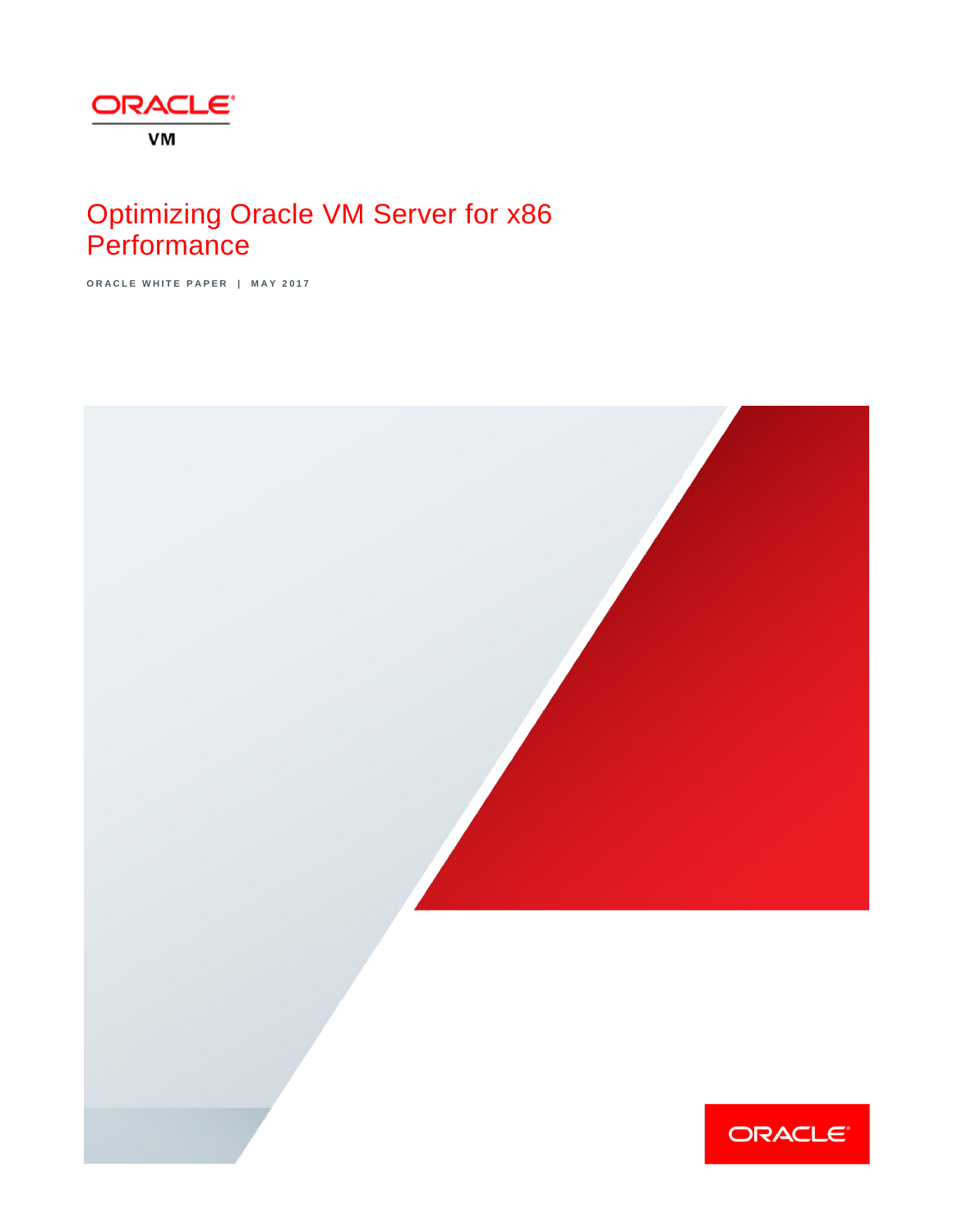# Table of Contents

| Introduction                                                   | 1              |
|----------------------------------------------------------------|----------------|
| Oracle VM Architecture-A Review                                | 1              |
| <b>Oracle VM Architectural Features</b>                        | 1              |
| Performance-What to Measure, What to Tune                      | $\overline{2}$ |
| <b>General Goals for VM Performance</b>                        | 3              |
| Performance Considerations for VM Environments                 | $\overline{4}$ |
| Oracle VM Server for x86 Domain Types                          | $\overline{4}$ |
| <b>CPU Resource Management</b>                                 | 5              |
| <b>CPU Resource Allocation</b>                                 | 5              |
| <b>Distributed Resource Scheduler</b>                          | 6              |
| <b>Reducing CPU Overhead</b>                                   | 6              |
| Memory                                                         | $\overline{7}$ |
| Optimizing Oracle VM Server for x86 CPU and Memory Performance | 8              |
| <b>General Tuning Considerations for Guest VMs</b>             | 8              |
| <b>Hyper-Threading Technology</b>                              | 11             |
| Page Size and CPU Scheduling                                   | 12             |
| Huge Pages                                                     | 12             |
| <b>CPU Scheduler Control</b>                                   | 13             |
| Optimizing Network and Disk I/O Performance                    | 13             |
| Network I/O                                                    | 13             |
| <b>Latest Enhancements</b>                                     | 14             |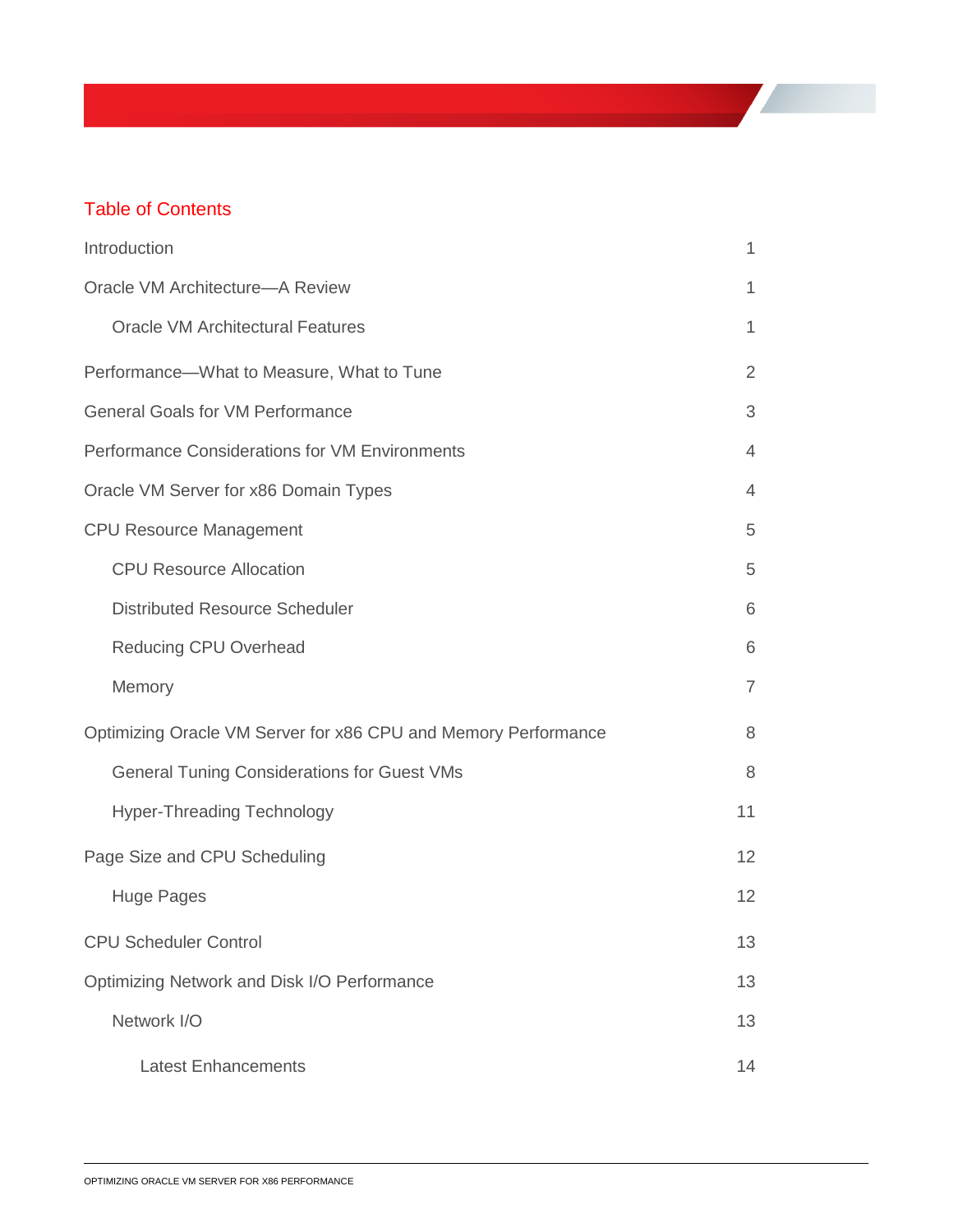### [Disk I/O](#page-16-1) 14

| <b>Virtual or Physical Disks</b>                             | 14 |
|--------------------------------------------------------------|----|
| Repositories on NFS or Block Storage                         | 15 |
| Sparse or Non-sparse allocation                              | 16 |
| Provide a Robust Storage Back End                            | 16 |
| Optimizations Within the Guest VM                            | 16 |
| Don't Ignore Boot Disks                                      | 17 |
| Performance Features in Oracle VM Release 3.4                | 17 |
| Buffers, multi-queue and I/O Request Sizes on recent kernels | 17 |
| <b>Conclusions and Recommendations</b>                       | 18 |
| Learn More                                                   | 19 |

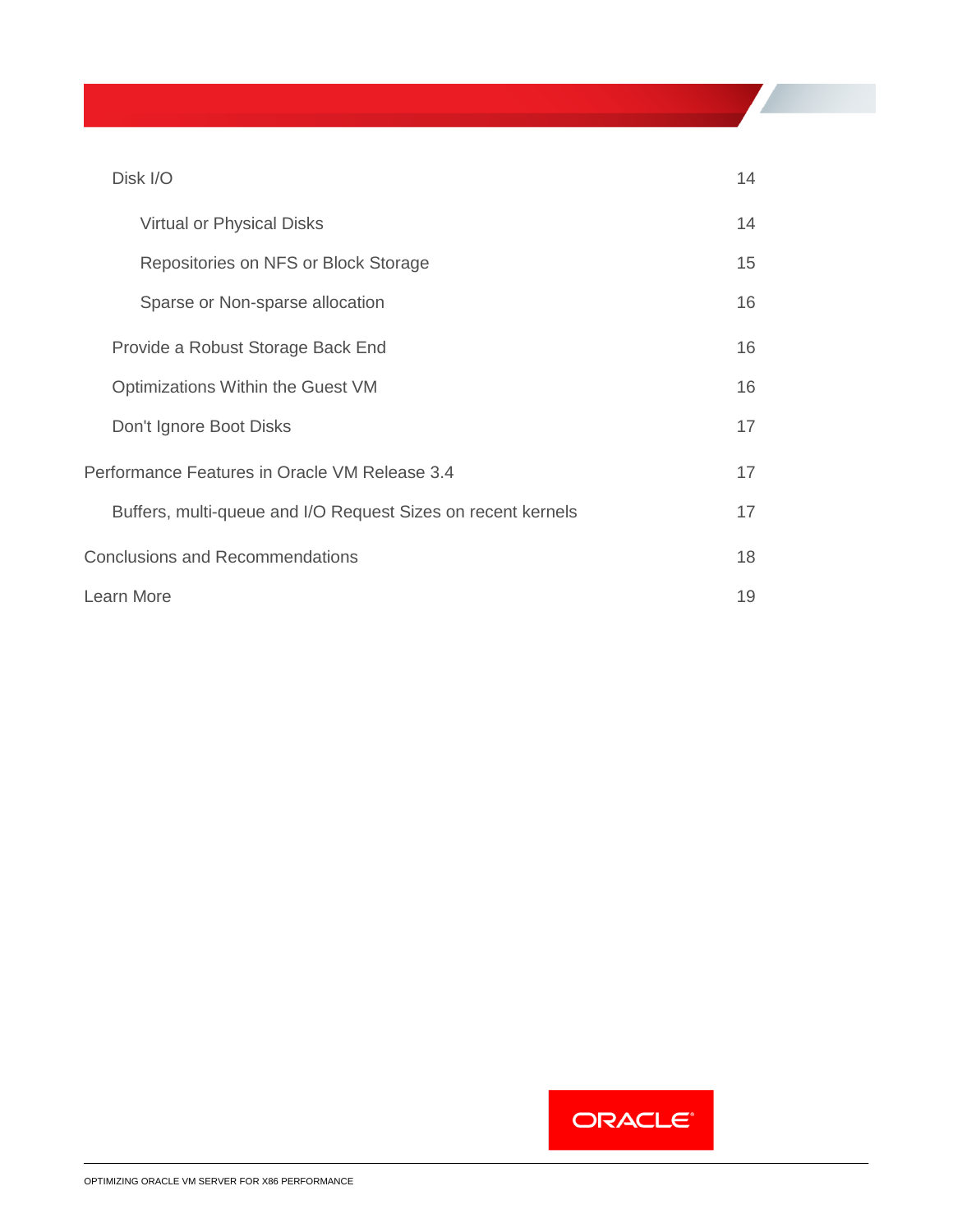### <span id="page-3-0"></span>Introduction

This paper addresses performance optimization goals and techniques for Oracle VM Server for x86. Oracle virtualization products are designed to give the best results while requiring as little manual effort as possible, but performance can often be improved by tuning and reconfiguration. This paper gives Oracle VM performance recommendations applicable to private and public cloud environments, and both standard servers and engineered systems like the Oracle Private Cloud Appliance..

Performance must be measured to permit appropriate performance expectations and tuning actions, so this paper discusses how to evaluate performance. This paper also describes performance enhancements introduced in recent versions of Oracle VM.

# <span id="page-3-1"></span>Oracle VM Architecture—A Review

The Oracle VM architecture (Figure 1) builds on industry-standard technologies: MySQL database, Oracle WebLogic Server, Oracle Linux, and the open source Xen hypervisor. Installation scripts help to automate the installation and configuration of these components. Oracle provides templates and virtual appliances (also called assemblies) containing pre-built virtual machines (VMs) to make deploying applications easy and fast.



Figure 1: The Oracle VM architecture incorporates state-of-the-art enterprise technologies.

As shown in Figure 1, there are two primary functional areas: pools of Oracle VM Servers (Oracle VM Server for x86 or Oracle VM Server for SPARC) that run the virtual machines, and Oracle VM Manager, which provides a comprehensive management infrastructure through graphical user interface, command line, and Oracle VM web services interfaces (APIs). This paper focuses on virtual machine performance.

#### <span id="page-3-2"></span>Oracle VM Architectural Features

Oracle VM Server for x86 and Oracle VM Server for SPARC (described here for completeness) have architectural similarities and differences. Both employ a small hypervisor along with a privileged virtual machine, also called a domain, for administration and management of physical and virtual devices (This paper uses the terms "virtual machine" and "domain" interchangeably.)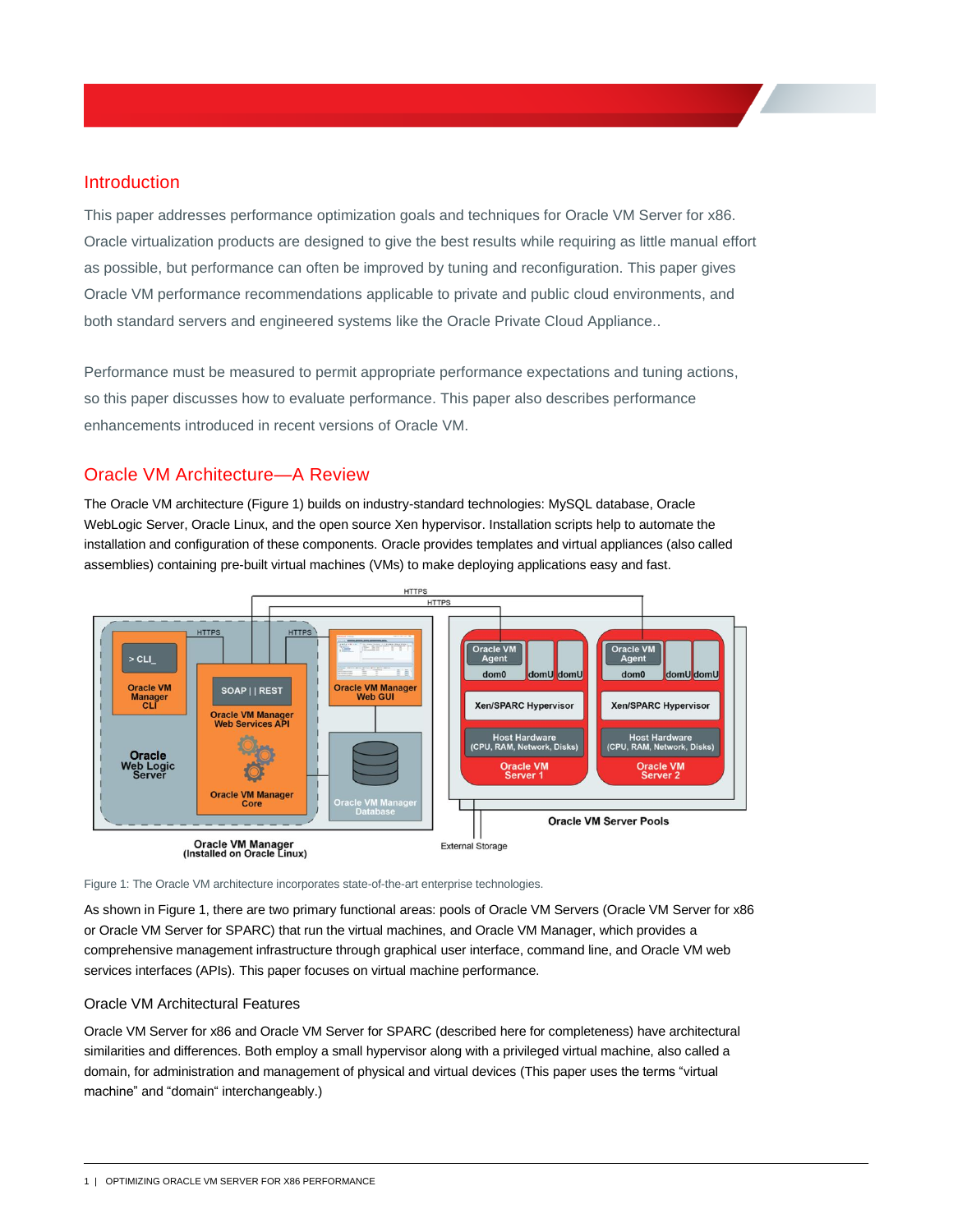Oracle VM Server for x86 utilizes the lightweight open-source Xen hypervisor, and domain 0 (**dom0**) is the control domain running a minimized Oracle Linux with Oracle's Unbreakable Enterprise Kernel. Dom0 manages the guest user domains (**domU**s) that host instances of Oracle Linux, Red Hat Enterprise Linux, CentOS Linux, SUSE Linux Enterprise Server, Oracle Solaris, or Microsoft Windows™ operating systems. In contrast, on SPARC, the hypervisor is implemented in server firmware, and uses a Solaris-based control domain.

The similarities and differences regarding how these Oracle VM server products handle systems resources have implications for overall performance optimization.

|                     | Oracle VM Server for x86                                                                                                                                                                                                                                                                                                                                                                 | <b>Oracle VM Server for SPARC</b>                                                                                                                                                                                                                                                                                           |
|---------------------|------------------------------------------------------------------------------------------------------------------------------------------------------------------------------------------------------------------------------------------------------------------------------------------------------------------------------------------------------------------------------------------|-----------------------------------------------------------------------------------------------------------------------------------------------------------------------------------------------------------------------------------------------------------------------------------------------------------------------------|
| CPU                 | CPUs can be shared, oversubscribed, and time-<br>$\rightarrow$<br>sliced using a share-based scheduler.<br>A domain's CPUs can be 'pinned' to specific<br>≫<br>physical CPUs.<br>CPUs can be allocated cores (or CPU threads if<br>$\rightarrow$<br>hyperthreading is enabled).<br>The number of virtual CPUs in a domain can be<br>$\mathbf{v}$<br>changed while the domain is running. | CPU cores or threads are exclusively dedicated to<br>$\boldsymbol{v}$<br>each domain with static assignment when the<br>domain is "bound."<br>The number of CPU cores or threads can be<br>$\boldsymbol{v}$<br>changed while the domain is running, either by<br>administrator action or via domain resource<br>management. |
| <b>Memory</b>       | Memory is dedicated to each domain with no<br>$\gamma$<br>oversubscription.<br>The hypervisor attempts to assign a VM's memory<br>$\gamma$<br>to a single server node/socket, and uses CPU<br>affinity rules to keep a VM's virtual CPUs near its<br>memory to minimize NUMA latency.                                                                                                    | Memory is dedicated to each domain with no<br>»<br>oversubscription.<br>The hypervisor attempts to assign a VM's memory to<br>»<br>a single server node/socket, and uses CPU affinity<br>rules to keep a VM's virtual CPUs near its memory to<br>minimize NUMA latency.                                                     |
| V <sub>O</sub>      | Guest VMs are provided virtual network, console,<br>»<br>and disk devices managed by dom0.                                                                                                                                                                                                                                                                                               | Guest VMs are provided a virtual Host Bus Adapter<br>»<br>(HBA), network, console, and disk devices managed<br>by the control domain and optional service domains.<br>VMs can also use physical I/O with direct connection<br>»<br>to SR-IOV virtual functions or PCIe buses.                                               |
| <b>Domain Types</b> | Guest VMs (domains) may be hardware virtualized<br>»<br>(HVM), paravirtualized (PV), or hardware virtualized<br>with PV device drivers (HVMPV).                                                                                                                                                                                                                                          | Guest VMs (domains) are paravirtualized<br>»                                                                                                                                                                                                                                                                                |

#### **TABLE 1. SIMILARITIES AND DIFFERENCES**

As you can see, the products have different CPU models but a similar memory model. While Oracle VM Server for SPARC uses dedicated CPU cores or threads on servers that have many physical CPUs, Oracle VM Server for x86 uses a more traditional scheduler that time-slices virtual CPUs onto physical CPU threads or cores. Both are aware of NUMA (Non-Uniform Memory Access) effects and try to reduce memory latency. Also, both have virtual networks and virtual disk devices, but Oracle VM Server for SPARC provides additional options for back-end devices and non-virtualized I/O. Oracle VM Server for x86 has more domain types due to the wide range of x86-based operating systems – this has implications for performance, discussed below.

*The primary focus of this article is on Oracle VM Server for x86. See [Oracle VM Server for SPARC Best Practices](http://www.oracle.com/technetwork/server-storage/vm/ovmsparc-best-practices-2334546.pdf) for detailed information about Oracle VM Server for SPARC virtualization.*

### <span id="page-4-0"></span>Performance—What to Measure, What to Tune

A good optimization plan starts with understanding what to measure. System administrators should observe how machine utilization and throughput figures relate to application performance and application requirements.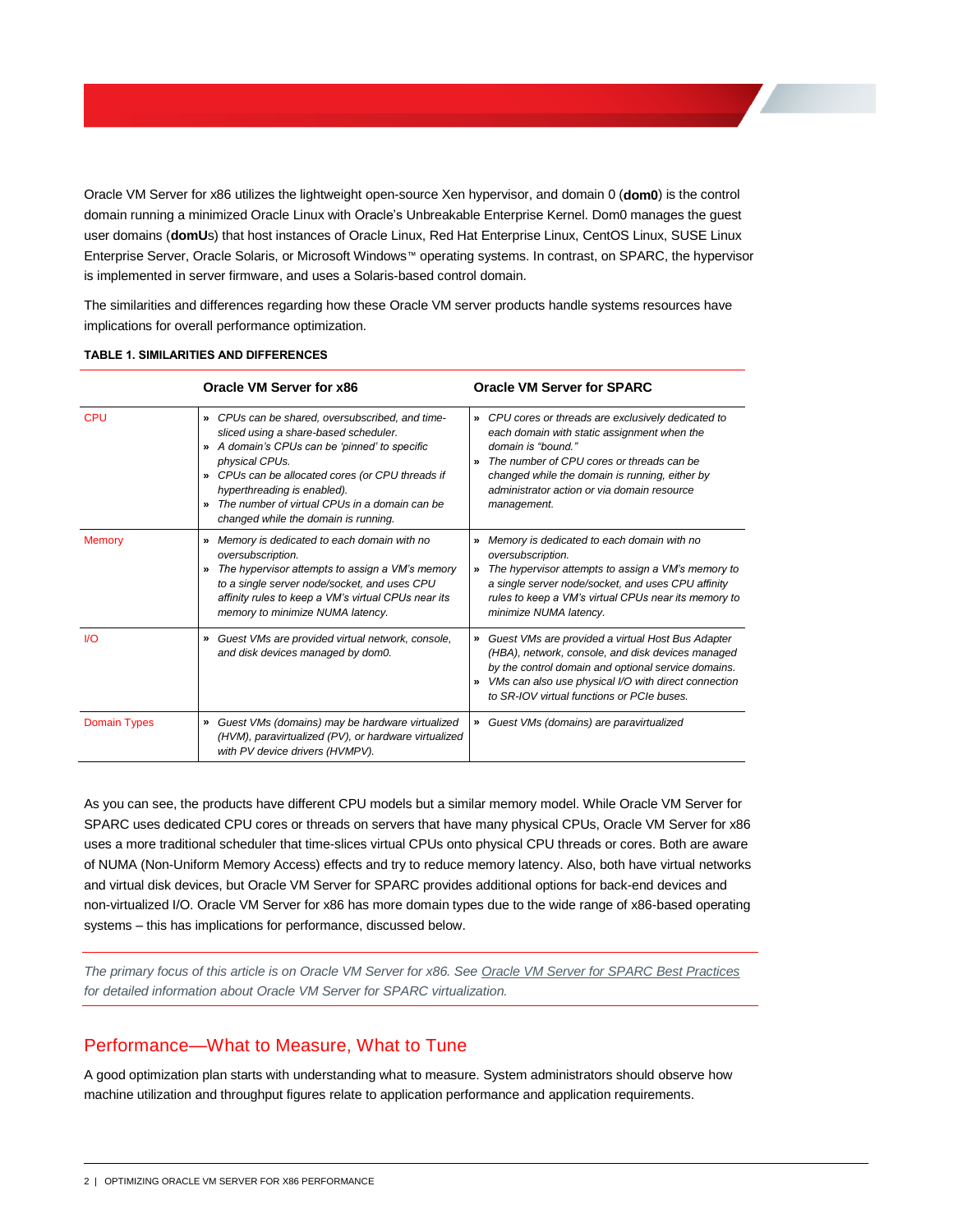For example, is high or low CPU utilization good or bad? It depends. High CPU utilization (such as 95 percent busy) could show that you're fully utilizing your investment in hardware. It could also be a symptom of a problem, such as program looping or excessive error handling, or having insufficient capacity for the workload. High CPU utilization is a problem when it prevents meeting service level objectives (response time, throughput) due to resource starvation.

On the other hand, low CPU utilization (such as 10 percent busy) may indicate that the workload is idle or perhaps blocked and waiting for I/O. Low utilization could be a sign of excess capacity or a symptom of a bottleneck.

Performance figures must be interpreted carefully to produce valid results. For example, looking at average CPU utilization over time may hide clues for performance problems hidden within peak loads and spikes. Averaging CPU utilization over multiple CPUs in a VM can be misleading: if some CPUs in a VM are 100 percent busy but the majority are idle, average CPU utilization will be low even though the application is CPU constrained on a nonscalable application.

Administrators should avoid the mistake on focusing on metrics that are easy to measure but may not be relevant to the workload. Sometimes referred to as the ["streetlight effect"](https://en.wikipedia.org/wiki/Streetlight_effect), there can be a tendency to collect data just because it's easy to collect – such as average CPU utilization for I/O bound applications, or data rates produced by the Linux/Unix 'dd' command – not because it bears on the performance situation.

Instead, administrators should look at how well applications are meeting their performance objectives and look for factors that limit performance. Objectives are usually expressed in terms of response times ("95 percent of a specified transaction must complete in *X* seconds at a rate of *N* transactions per second") or throughput rates ("handle *N* payroll records in *H* hours"). This applies equally to virtualized and non-virtualized computer systems.

*Performance tuning can be effective only when we are working with a robust infrastructure. Many performance problems are due to inadequate network or storage resources—no amount of tuning or tweaking can overcome such fundamental deficiencies.*

# <span id="page-5-0"></span>General Goals for VM Performance

The primary goal should be to satisfy service level objectives that meet users' business needs, and not a profile of machine "speeds and feeds". That said, there are general performance goals for virtual machine environments. They should be able to:

- **»** Run workloads as close to bare-metal performance as possible. While there always will be some overhead, Oracle VM technology is engineered to minimize the 'cost' of virtualization.
- **»** Deploy large and small servers efficiently. Large servers are ideal platforms for consolidation by supporting both small and large workloads on the same system. The driving factors for large servers are economy of scale and their ability to run very large VMs, sometimes with hundreds of virtual CPUs and more than a terabyte of memory. The driving factors for smaller servers are granular acquisition costs and lowest price/performance.
- **»** Support large and small VMs. The goal should be to support a reasonable number of very large virtual machines and a much larger number of small virtual machines with good performance on all of them.
- **»** Drive high I/O rates to disk and network. I/O has always been a challenge in VM environments due to the overhead of mapping virtual I/O onto real I/O devices through an intermediary software layer. In particular, it can be difficult to achieve high I/O rates for network-intensive applications. High-speed networks generate high interrupt rates, and servicing these interrupts in a VM environment depends on the context switch rate, cache contents displacement, and the NUMA effects of multi-socket servers. This paper describes how Oracle VM technologies approach these challenges.
- **»** Scale to dozens of servers, hundreds of VMs, and hundreds of LUNs and paths, all under single management control. Current hosting facilities provide services at high scalability under a common administrative interface. For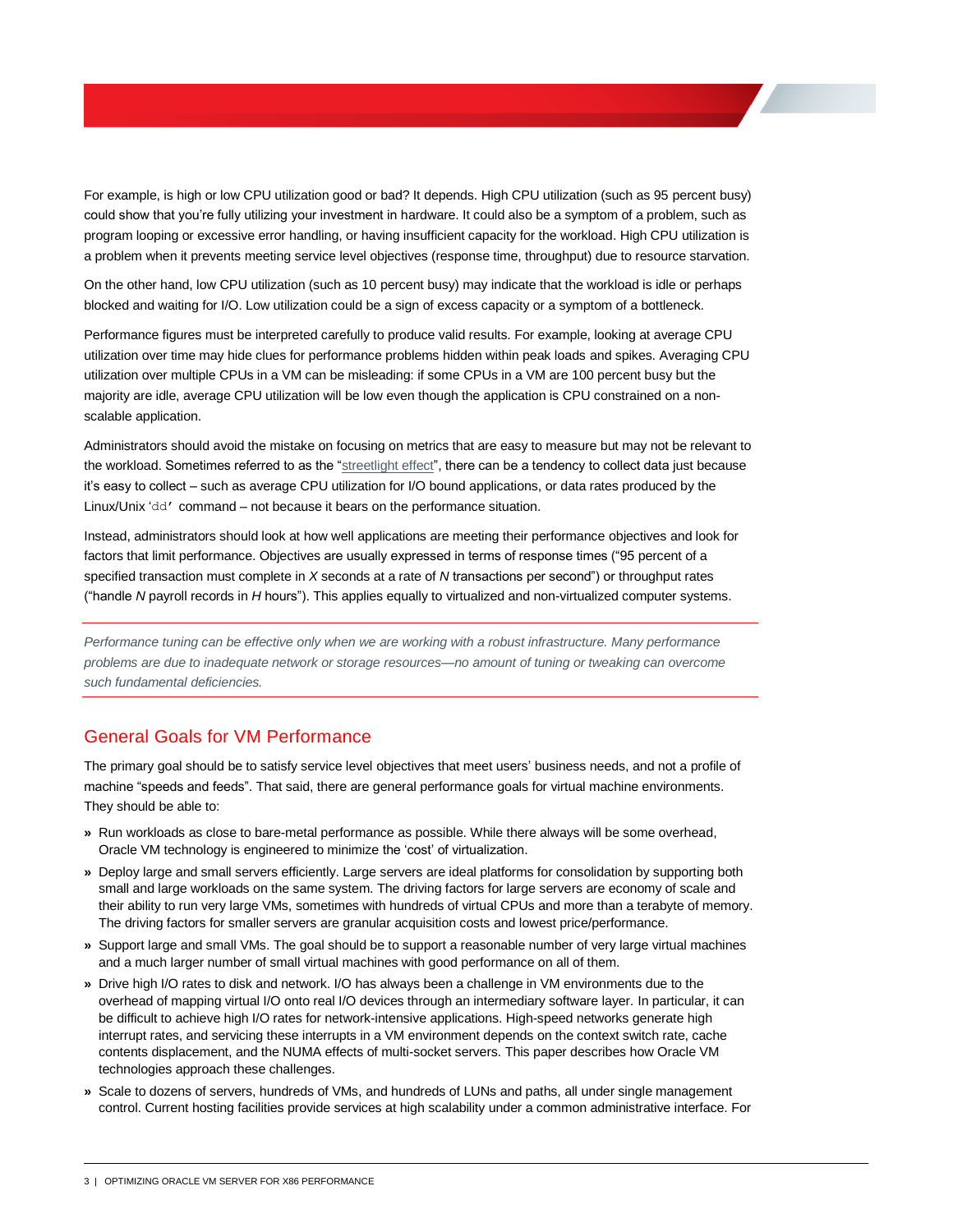example, Oracle Managed Cloud Services operates thousands of servers and many times that number of VMs. Oracle VM and Oracle Enterprise Manager also provide integrated and extensive management capabilities.

**»** Do all of the above without much manual tuning or intervention. Large VM and cloud environments have too many VMs, tenants, applications, servers, and devices to provide individual attention.

*Oracle VM Release 3.4 provides additional enhancements to improve CPU, disk and network I/O, and Oracle VM Manager response time. See [Performance Features in Oracle VM Release 3.4](#page-19-1) below.*

### <span id="page-6-0"></span>Performance Considerations for VM Environments

In general, performance management practices for VM environments are the same as for physical servers: *measure user service levels and hunt down the bottlenecks that restrict performance*. Improving performance in some areas does not eliminate all performance issues-they just move to other parts of the technology stack, generally at a higher level of application performance.

However, some practices are different when dealing with VM environments or the cloud, are discussed below.

# <span id="page-6-1"></span>Oracle VM Server for x86 Domain Types

One important configuration choice does not exist in the physical server context: choosing the appropriate domain type for a virtual machine. Guest VMs (domU) on Oracle VM Server for x86 use one of the following domain types:

|  | <b>TABLE 2. DOMAIN TYPES</b> |  |
|--|------------------------------|--|
|  |                              |  |

| Domain type                                                     | <b>Characteristics</b>                                                                                                                                                                                                                                                                                                 |  |  |  |
|-----------------------------------------------------------------|------------------------------------------------------------------------------------------------------------------------------------------------------------------------------------------------------------------------------------------------------------------------------------------------------------------------|--|--|--|
| Hardware virtualized<br>machine (HVM)                           | HVM guests run unmodified guest operating systems as if they were on bare metal. This mode supports<br>most x86 operating systems and is available on Intel VT or AMDV servers that have enhancements for<br>virtualization, which includes most current server models.                                                |  |  |  |
|                                                                 | Because the overhead needed to simulate privileged operation exceptions and handle I/O degrades<br>performance, this mode is not recommended for operating systems that can run in the other domain types.                                                                                                             |  |  |  |
| Hardware virtualized with<br>paravirtualized drivers<br>(PVHVM) | PVHVM quests, also called "HVM+PV," are similar to HVM except they include paravirtualized device<br>drivers written for Oracle VM, and available for Oracle Linux, Oracle Solaris, and Microsoft Windows.                                                                                                             |  |  |  |
|                                                                 | Paravirtualized device drivers use an optimized code path to interact with the Xen hypervisor, and provide<br>performance benefits like those for PVM guests. Starting with Oracle VM 3.4.2, this mode supports<br>dynamic memory configuration for running Linux guests, which was previously available only for PVM. |  |  |  |
|                                                                 | Together with the hardware virtualization support of recent server models, this is now recommended for all<br>64-bit quest operating systems.                                                                                                                                                                          |  |  |  |
| Paravirtualized (PVM)                                           | PVM is the original Xen domain type used before hardware virtualization support was added to Intel and<br>AMD processors. Guest operating systems supporting PVM (generally Linux) are modified to interact with<br>Xen rather than issue native instructions for context switching, I/O, and memory management.       |  |  |  |
|                                                                 | PVM is available on current hardware and certain operating systems, such as Oracle Linux 6 and earlier. It<br>is not available with Oracle Linux 7. PVM is only recommended for 32-bit operating systems.                                                                                                              |  |  |  |

*Note: These are general rules that do not cover all cases. Users should test and weigh performance gains or losses against operational effectiveness.*

Use PVHVM mode for 64-bit operating systems on recent server models. Use either PVHVM or PVM mode on 32 bit operating systems. PVM mode was previously recommended, but PVHVM performs better on 64-bit guests since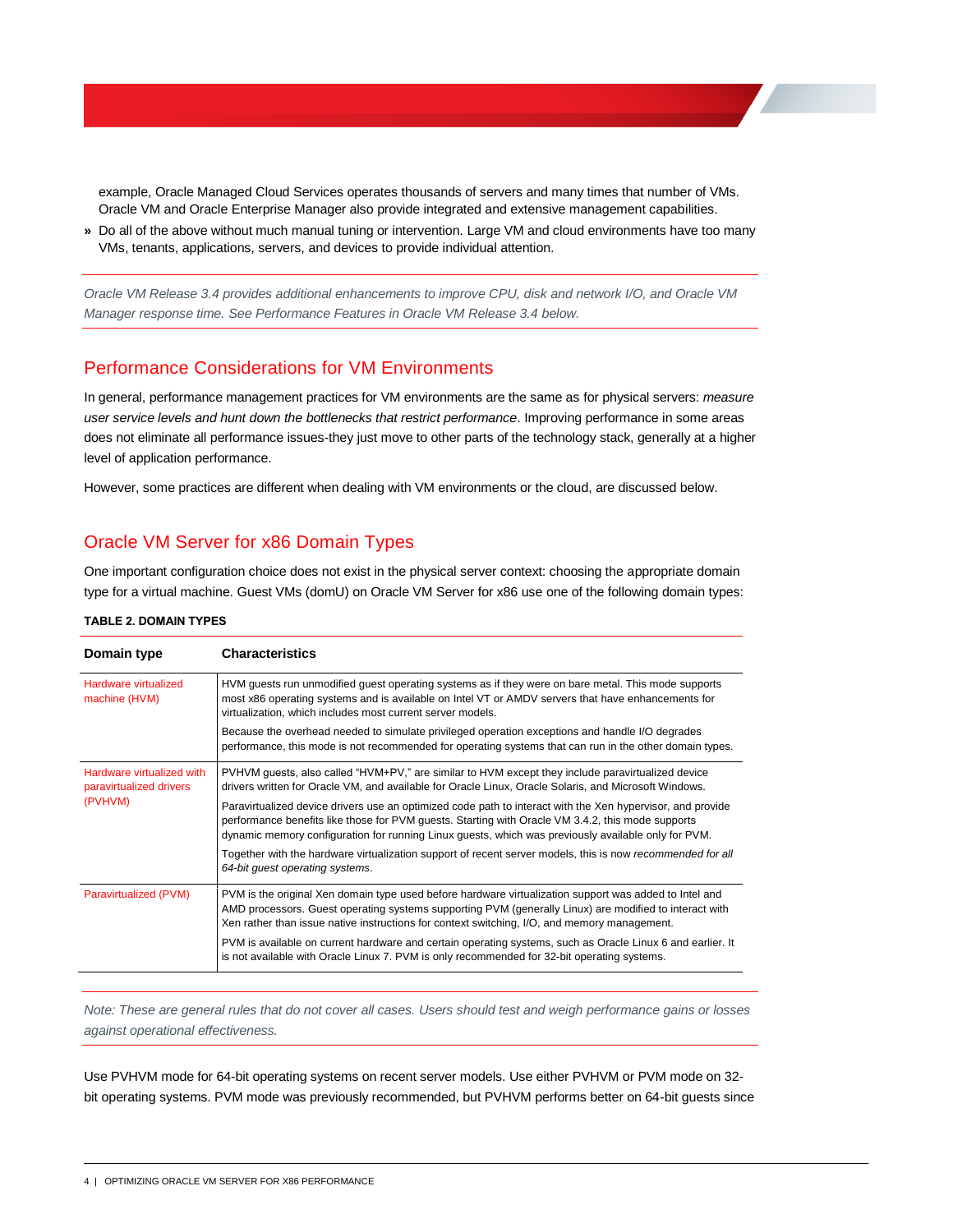it has lower CPU path-length for system calls and kernel/userspace context switching. Dramatic performance improvements have been seen in some cases just by switching to PVHVM. Performance effects depend on workload, and are highest for I/O-intensive applications that benefit the most from the enhanced code path. There may still be exceptions, so it is a good idea to test.

If you run Oracle VM Server in a virtual machine, for example under Oracle VM VirtualBox for training or testing, the hardware virtualization capability, if present, is consumed by the first-level hypervisor. That means that virtual machines running in an Oracle VM Server virtual machine must use PVM mode. This is generally only for test or training, and not production workloads due to the performance cost of running "third level" virtual machines.

For the full list of supported operating systems and domain types, see the *[Oracle VM Server for x86 Supported](http://docs.oracle.com/cd/E64076_01/E76173/html/vmrns-guest-os-x86.html)  [Guest Operating Systems](http://docs.oracle.com/cd/E64076_01/E76173/html/vmrns-guest-os-x86.html)*. Note the different configuration limits for the different domain types, as documented in the *[Oracle VM Release Notes for 3.4 -](http://docs.oracle.com/cd/E64076_01/E76173/html/vmrns-limits.html) Configuration Limits*.

*For more information, see th[e Oracle VM Concepts Guide for Release 3.4.](http://docs.oracle.com/cd/E64076_01/E64081/html/index.html)*

### <span id="page-7-0"></span>CPU Resource Management

CPU contention is not usually a cause of Oracle VM performance problems. Modern servers provide ample CPU capacity, and Oracle VM generally doesn't add substantial CPU overhead. Most performance problems occur elsewhere. Nonetheless, it's important to understand and properly manage CPU resources, in particular for compute-intensive workloads that fully utilize compute resources, and on large highly-scaled platforms.

It is possible to drive Oracle VM environments to high utilization levels while continuing to provide good service. This is done by eliminating unproductive overhead that reduces resources available to applications, and by allocating resources to meet service objectives. Overhead is addressed by properly sizing VMs and assigning CPUs to avoid NUMA effects and cache contention. Resource allocation is addressed by CPU assignment, hypervisor policies, priority and cap settings, and by the Distributed Resource Scheduler (DRS). In many instances, Oracle VM defaults are appropriate and don't require changing.

#### <span id="page-7-1"></span>CPU Resource Allocation

Oracle VM Server for x86 prevents VMs' CPU consumption from interfering with one another by giving each VM its own physical CPUs when possible. When there are sufficient physical CPUs (more physical CPUs than virtual CPUs), virtual CPUs are assigned different physical CPUs to avoid sharing and resource contention. When virtual CPUs are assigned to different physical CPUs they do not directly compete with one another for CPU resources, though they still compete for cache, memory bandwidth, and I/O access. It is possible to manually pin virtual CPUs to physical CPUs to explicitly isolate them from one another, but this is not typically needed or recommended for performance purposes. Note that CPU pinning assigns physical CPUs to a VM: it does not prevent other VMs from running on the same CPU cores.

If there are more virtual CPUs than physical CPUs (physical CPUs are "oversubscribed"), then Oracle VM assigns multiple virtual CPUs to the same physical CPUs, and VMs compete for CPU cycles. There is generally no problem oversubscribing the number of CPUs: the total number of virtual CPUs on a server can safely exceed the number of physical CPUs. However, no individual VM should ever have more virtual CPUs than the number of physical CPUs on a server. That could expose lock management problems or race conditions within the guest. Ideally, no VM should have more virtual CPUs than the number of physical CPUs on a server socket, as discussed below in the section on NUMA overhead.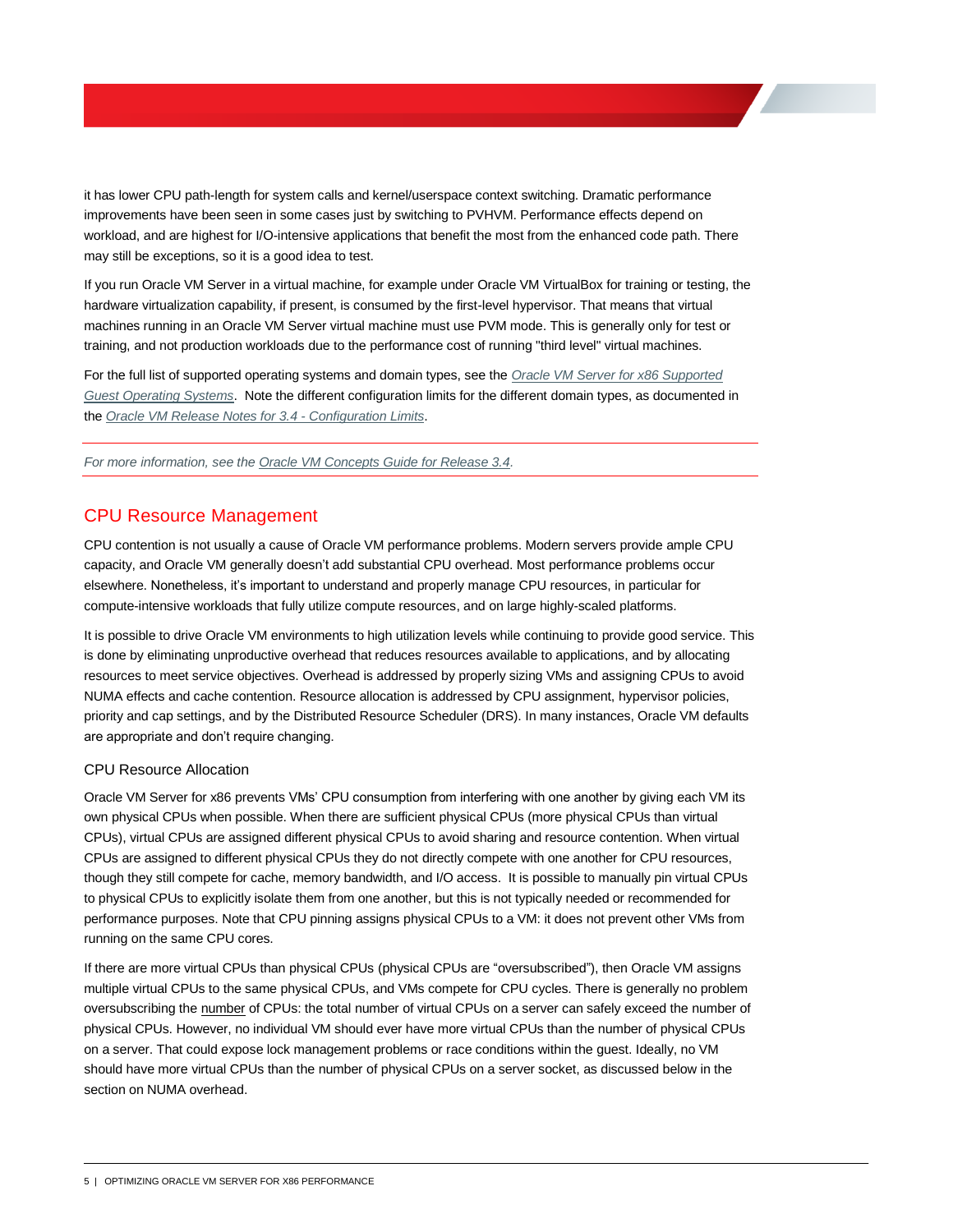When physical CPUs are oversubscribed and CPU utilization is high, Oracle VM Server for x86 uses a "credit scheduler" to proportionally allocate CPU cycles based on VM priorities expressed in the Oracle VM Manager user interface. VMs on the same CPU cores compete with each other for CPU cycles, just as processes in a multitasking OS compete for CPU resources – VMs "steal" CPU access from each other.

Everything else being equal, two VMs on the same physical CPUs with the same priority will each get one-half of the shared CPU capacity. Setting a high priority for important VMs provides preferential access to CPU cycles. This works best when there are low-priority VMs with relaxed service requirements that can tolerate less access to CPU resources, and absorb capacity left over from more important VMs. In situations with strict service requirements for all VMs, the best practice is to provision enough capacity to satisfy all VMs' peak demands. CPU caps can be set to set an upper bound on the amount of CPU capacity a VM can consume.

CPU stealing is easy to detect in virtual machines running Linux or Oracle Solaris: use vmstat, mpstat, or iostat commands to observe "percent steal" time (%st or %steal). If steal time is nonzero, the VM was runnable and had work to do, but the hypervisor was unable to give it CPU cycles. In that case, Oracle VM resource management priority and cap controls can be used to administer the CPU resources available to each VM. If steal time is zero, there is no reduced performance due to CPU oversubscription.

#### <span id="page-8-0"></span>Distributed Resource Scheduler

The Distributed Resource Scheduler (DRS) is a powerful tool for balancing load across servers in an Oracle VM server pool. It works by live migrating VMs from servers under heavy load to less-loaded servers according to a server pool policy. Instead of treating each server as an isolated resource, Oracle VM can use all the servers in the pool as a consolidated resource, fix problems with overcommitted servers, and prevent capacity going unused.

DRS periodically measures CPU utilization on each controlled server. If utilization on a server exceeds a specified threshold, DRS selects a VM and live migrates it to a server in the pool that has lower load. The administrator selects the Policies perspective for a server pool, sets the CPU utilization threshold, how often Oracle VM checks utilization, and which servers in a server pool are controlled by the policy. DRS rules can also be used to balance VMs based on network utilization. This automatic process relieves the administrator of manual effort.

For further information, see the blo[g https://blogs.oracle.com/jsavit/oracle-vm-features%3a-distributed-resource](https://blogs.oracle.com/jsavit/oracle-vm-features%3a-distributed-resource-scheduler)[scheduler](https://blogs.oracle.com/jsavit/oracle-vm-features%3a-distributed-resource-scheduler) and the Oracle VM Concepts Guide [http://docs.oracle.com/cd/E64076\\_01/E64081/html/vmcon-svrpool](http://docs.oracle.com/cd/E64076_01/E64081/html/vmcon-svrpool-drs.html)[drs.html](http://docs.oracle.com/cd/E64076_01/E64081/html/vmcon-svrpool-drs.html)

#### <span id="page-8-1"></span>Reducing CPU Overhead

The other main point of CPU administration is avoiding overhead, especially using the correct domain type, and avoiding NUMA overhead on multi-socket servers which have a large difference between local and remote memory access times. It is more important in VMs than on "bare metal", because a non-virtualized OS can observe the server's CPU and memory topology and co-locate CPU and memory allocations for local memory access and cache affinity. This is not generally possible in VMs because physical server details are hidden from the guest.

Oracle VM Server for x86 avoids NUMA latencies by assigning a VM's vCPUs and memory to the same server socket whenever possible, based on the size of the VM and the available RAM and CPU resources on each server socket. This yields the best CPU-to-memory latency since all memory access is local to the socket.

This is not possible when a VM's memory or CPU requirements exceed the unused capacity of a single socket. Assigning a virtual machine more vCPUs than it needs can reduce performance. In addition to multiprocessor scalability issues that affect every environment, this creates NUMA latency when a VM's virtual CPUs map to physical CPUs on different sockets. The result is higher remote memory access times, and reduced processor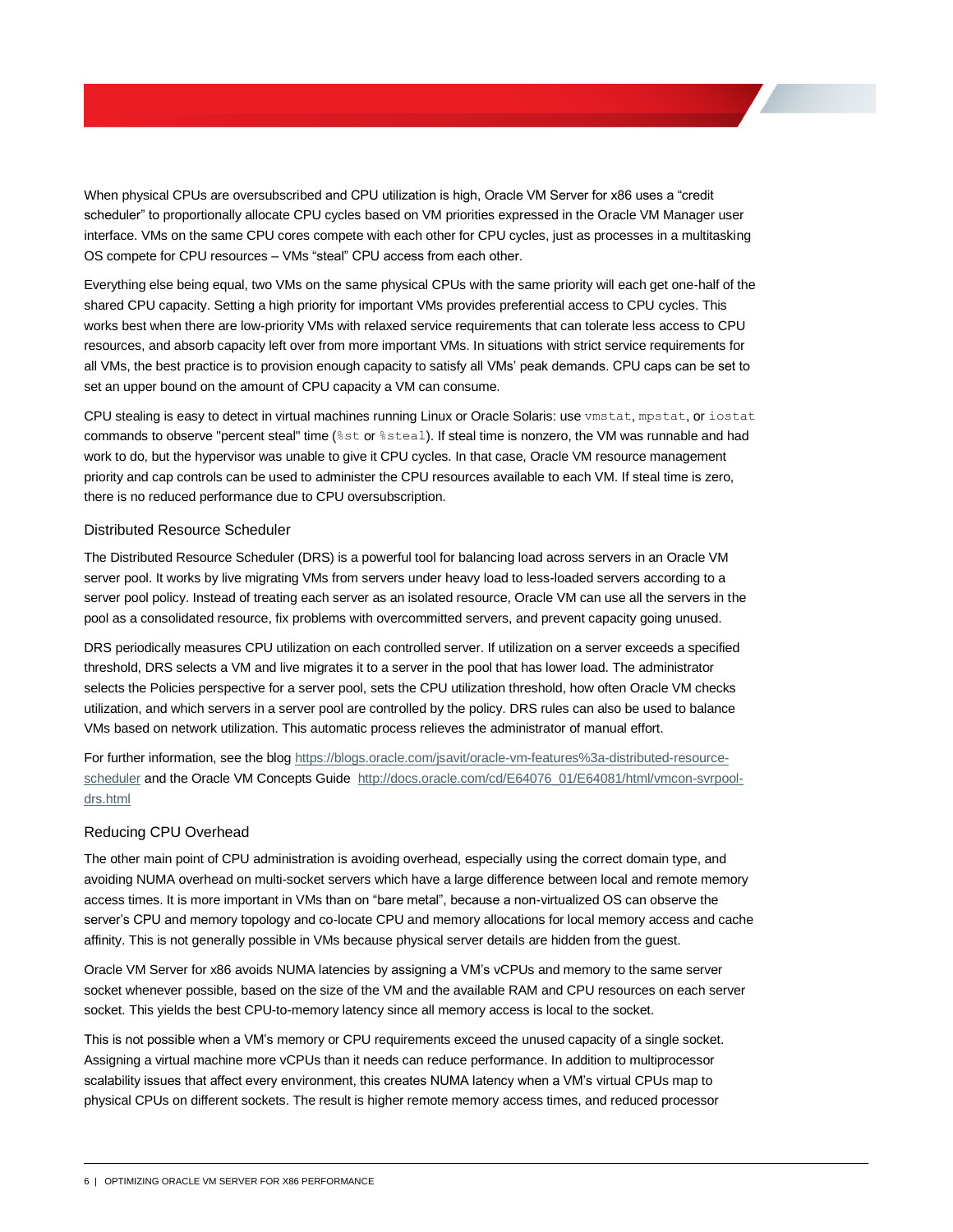cache effectiveness. Many applications don't scale with more CPUs, so adding more virtual CPUs may be pointless, and can hurt performance. VMs should be allocated only as many virtual CPUs as they can use effectively for their applications.

The control domain, dom0, is a special case since it is not administered through the Oracle VM user interface, and is sized when Oracle VM is installed and booted up when a server starts. Oracle VM Server assigns dom0 CPUs on socket 0, and is limited to 20 CPUs on servers with 20 or more CPUs to prevent dom0 from straddling multiple sockets, as described in the [Oracle VM Installation and Upgrade Guide](http://docs.oracle.com/cd/E64076_01/E64078/html/vmiug-upgrade-server-final-steps-edit-boot-params.html) The number of CPUs can be manually adjusted; one use case would be if hyperthreading is turned off on a larger server reducing total CPU count. Note that guest VMs (domU) can run on the same CPU cores as dom0, which has a very high priority so will run before domU when both need CPU access.

#### <span id="page-9-0"></span>Memory

Memory considerations often play a bigger role than CPU utilization. As mentioned above, managing CPUs also affects memory performance. Memory management in VM environments differs sharply from that of non-virtualized environments.

On bare-metal systems, all the memory on the server is available to the operating system and its applications. Customers typically choose a server model from a list of standard configurations, and excess memory is used for file buffering or goes unused. Because the cost of over-provisioning memory is low, typical memory requirements can be approximate.

However, in a VM environment, such as a cloud, excess memory allocated to a VM reduces the number of VMs that can be hosted at one time, which ultimately increases costs. Within a VM, excess memory can reduce performance by increasing NUMA latency if memory is spread over multiple sockets.

CPU consumption is easily observed in most hypervisors, but memory is harder to measure. The hypervisor knows how much memory has been allocated to each VM, but doesn't know how much of that memory is being used. Standard tools on Linux, Oracle Solaris, and Microsoft Windows, and in management software like Oracle Enterprise Manager can instrument memory activity within VMs. This generally does not provide instrumentation for NUMA effects, which are not easily measurable.

Operating systems potentially swap or page an application's virtual memory to a swap file when there is not enough physical memory to meet application needs. Some hypervisors do the same with virtual machines' memory contents, producing two levels of virtual memory. This can lead to unpredictable bad performance situations under memory pressure when hypervisors and guests swap memory contents. There can be double paging to disk storage, and thrashing of memory contents to swap files rather than productive work. With nested virtual memory environments, the classic operating system algorithms used to select a page for swapping break down, and the most recently used pages are selected for page-out instead of the least recently used (LRU) pages.

Oracle VM Server intentionally does not over-subscribe memory. This eliminates the double paging problem entirely. It is essential to size memory requirements so sufficient memory is configured. Each VM's memory should be sized to avoid swapping within the guest, just as when running natively. Servers must have enough real memory to support the memory requirements of all the VMs they host. Operating systems may require disk space be allocated for swap files, but the rate of swap operations should be zero.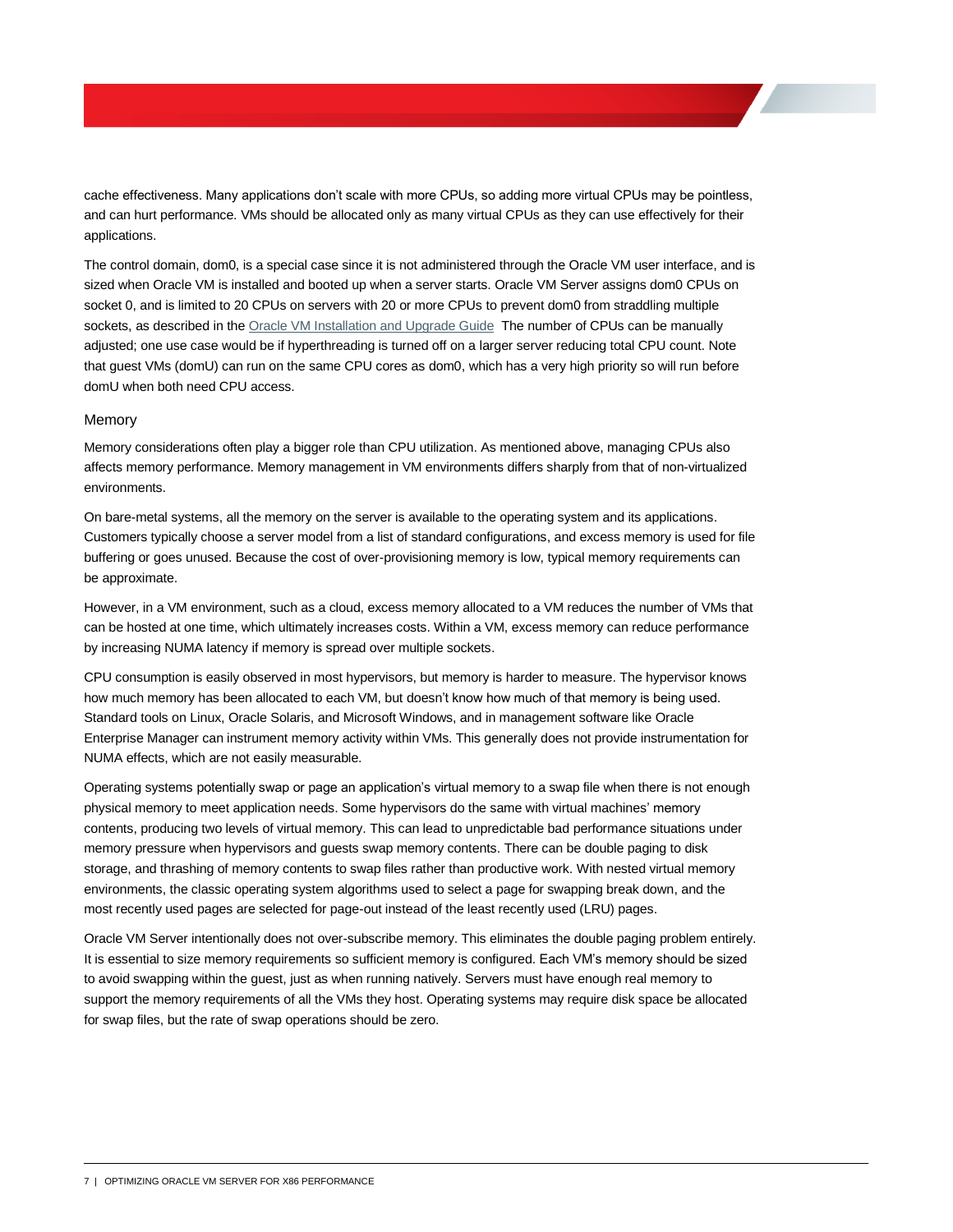# <span id="page-10-0"></span>Optimizing Oracle VM Server for x86 CPU and Memory Performance

This section describes steps to implement tuning consistent with the discussion above. The first step in managing CPU and memory performance is to configure domains consistent with their application requirements and the hardware resources of the server platform.

Oracle VM uses dom0 as the management control point and to provide virtual I/O to guest domains (domU). Dom0 performance is critical to the operation of all domU – if dom0 isn't serviced, then virtual I/O isn't provided for the guests. As mentioned above, Oracle VM configures dom0 on larger servers so its virtual CPUs are pinned to physical CPUs on the first socket of the server, and allocates its memory based on the server's capacity. This eliminates NUMA memory latency on dom0 by having its CPUs and memory on the same socket. Sometimes it is useful to change dom0 memory or CPU settings, as described in the Oracle VM documentation, but the default settings are generally good.

#### <span id="page-10-1"></span>General Tuning Considerations for Guest VMs

Guest VMs, domU, are explicitly defined by system administrators. Here are guidelines to consider:

**»** *Avoid NUMA latency: the number of virtual CPUs should not exceed the number of physical CPUs per socket, and the amount of memory should not exceed the memory per socket*. There is NUMA overhead if CPUs are on more than one socket or if memory is on different sockets from CPUs. That happens if there are too many CPUs or too much RAM for a socket to provide, or very commonly if those resources are partially consumed when a VM is started. It is sometimes necessary to give a VM more CPUs or RAM than are on a single socket because the workload requires more than a socket's capacity. This achieves scale at the cost of NUMA efficiency.

Oracle VM will generally allocate resources optimally, but if necessary, a server's physical configuration of sockets and cores can be determined by logging into dom0 and using the commands shown below. This is normally of consequence only for large VMs or fragmented memory, and isn't usually needed.

Use the xenpm get-cpu-topology or x1 info -n command to display the relationship between CPU number, cores, and sockets. In this example on a two-socket server with hyperthreading, socket 0 has CPU threads 0 to 15 labeled CPU0 to CPU15, and socket 1 has threads 16 to 31. Cores on each socket are numbered from 0 to 7: On this server, a VM with more than 16 virtual CPUs would span two sockets and have NUMA latency overhead. You can see the assignment of physical CPUs by issuing the command xm vcpu-list.

|                  |                | root # xenpm get-cpu-topology |   |
|------------------|----------------|-------------------------------|---|
| CPU              | core           | socket node                   |   |
| CPU0             | Ω              | Ω                             | 0 |
| CPU1             | 0              | Ω                             | Ω |
| CPU2             | 1              | Ω                             | Ω |
| CPU3             | 1              | Ω                             | Ω |
| CPU4             | 2              | Ω                             | O |
| CPU5             | $\mathfrak{D}$ | Ω                             | O |
| CPU6             | 3              | Ω                             | 0 |
| CPU7             | 3              | Λ                             | 0 |
| CPU8             | 4              | Λ                             | 0 |
| CPU <sub>9</sub> | 4              | Ω                             | O |
| CPU10            | 5              | Λ                             | Ω |
| CPU11            | 5              | Ω                             | O |
| CPU12            | 6              | Λ                             | Ω |
| CPU13            | 6              | ∩                             | Ω |
| CPU14            | 7              |                               | Λ |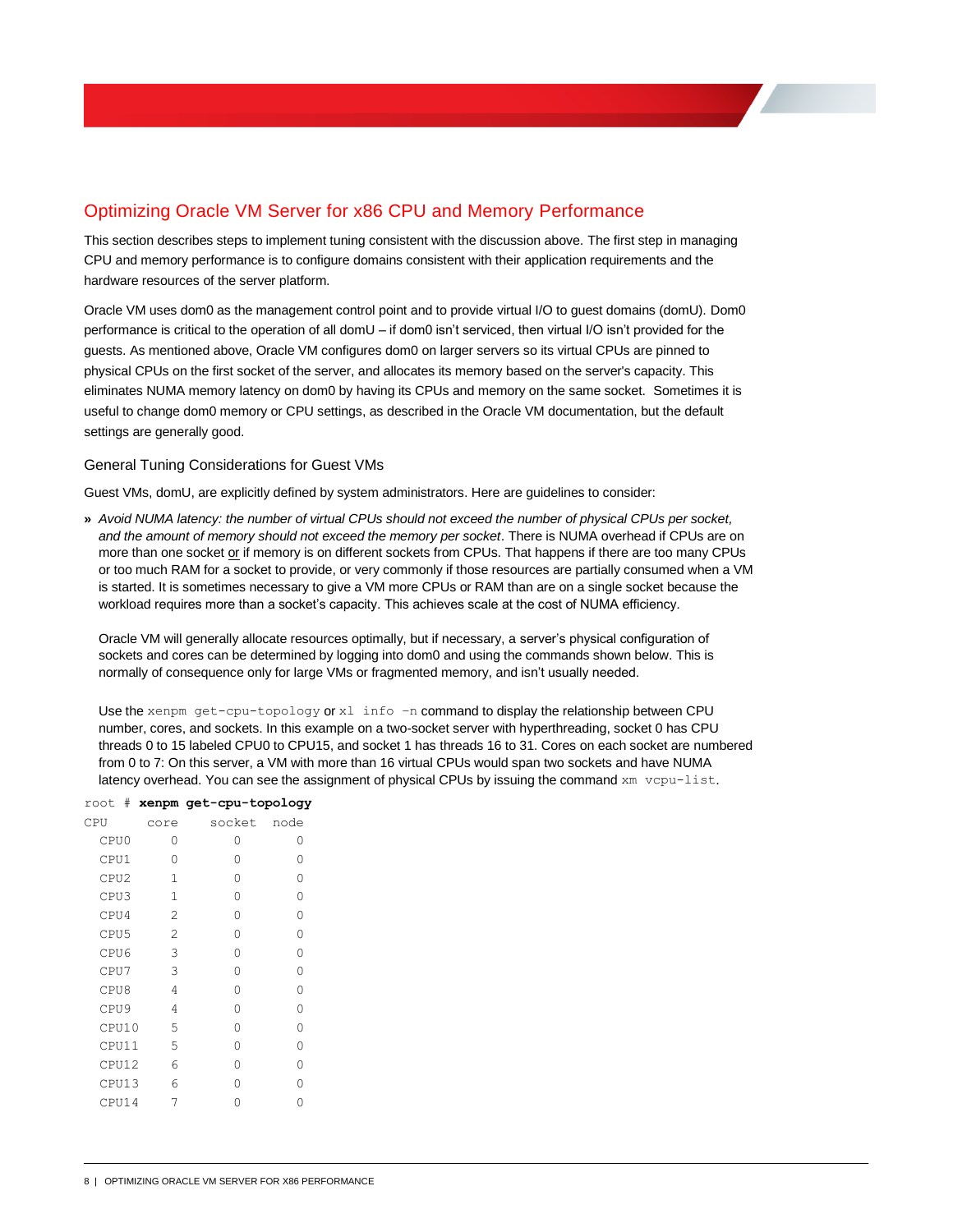| CPU15                                    | 7            | $\circ$      | $\circ$      |    |              |    |           |               |                      |
|------------------------------------------|--------------|--------------|--------------|----|--------------|----|-----------|---------------|----------------------|
| CPU16                                    | 0            | $\mathbf{1}$ | 1            |    |              |    |           |               |                      |
| CPU17                                    | $\circ$      | $\mathbf{1}$ | $\mathbf{1}$ |    |              |    |           |               |                      |
| CPU18                                    | 1            | $\mathbf{1}$ | $\mathbf{1}$ |    |              |    |           |               |                      |
| CPU19                                    | $\mathbf{1}$ | $\mathbf{1}$ | 1            |    |              |    |           |               |                      |
| CPU20                                    | 2            | $\mathbf{1}$ | 1            |    |              |    |           |               |                      |
| CPU21                                    | 2            | $\mathbf{1}$ | $\mathbf{1}$ |    |              |    |           |               |                      |
| CPU22                                    | 3            | $1\,$        | $\mathbf{1}$ |    |              |    |           |               |                      |
| CPU23                                    | 3            | $\mathbf{1}$ | $\mathbf{1}$ |    |              |    |           |               |                      |
| CPU24                                    | 4            | $\mathbf{1}$ | $\mathbf{1}$ |    |              |    |           |               |                      |
| CPU25                                    | 4            | $\mathbf{1}$ | 1            |    |              |    |           |               |                      |
| CPU26                                    | 5            | $\mathbf{1}$ | $\mathbf{1}$ |    |              |    |           |               |                      |
| CPU27                                    | 5            | $\mathbf{1}$ | $\mathbf{1}$ |    |              |    |           |               |                      |
| CPU28                                    | 6            | $\mathbf{1}$ | $\mathbf{1}$ |    |              |    |           |               |                      |
| CPU29                                    | 6            | $\mathbf{1}$ | $\mathbf{1}$ |    |              |    |           |               |                      |
| CPU30                                    | 7            | $\mathbf{1}$ | $\mathbf{1}$ |    |              |    |           |               |                      |
| CPU31                                    | 7            | $\mathbf{1}$ | $\mathbf{1}$ |    |              |    |           |               |                      |
| root # xm vcpu-list                      |              |              |              |    |              |    |           |               |                      |
| Name                                     |              |              |              | ID | VCPU         |    | CPU State |               | Time(s) CPU Affinity |
| 0004fb00000600000f6355f82c1d1620         |              |              |              | 10 | $\circ$      | 26 | $-b-$     | 5035.9 16-31  |                      |
| 0004fb00000600000f6355f82c1d1620<br>snip |              |              |              | 10 | $\mathbf{1}$ | 31 | $-b-$     | 17563.9 16-31 |                      |
| 0004fb0000060000bcc9f9e08d870c8a<br>snip |              |              |              | 9  | $\circ$      | 27 | $-b-$     | 4746.4 16-31  |                      |

The following commands show how memory is assigned to sockets with different "NUMA nodes". We see two NUMA nodes, one per socket, their starting memory addresses and sizes, and which CPUs are local to each. We can also see that memory for domains 37 and 38 are contained on a single socket, but domain 40 has memory on both sockets. If there is a performance problem with that domain it might be useful to reduce its size, or migrate it to a server with sufficient available memory on a single socket. For other examples, see Wim Coekaerts' blog at https://blogs.oracle.com/wim/understanding-memory-allocation-in-oracle-vm-xen

```
root # xm debug-key u ; xm dmesg
…snip…
(XEN) 'u' pressed -> dumping numa info (now-0x3FE1E0:2A072134)
(XEN) idx0 -> NODE0 start->0 size->34078720
(XEN) phys_to_nid(0000000000001000) -> 0 should be 0
(XEN) idx1 -> NODE1 start->34078720 size->33554432
(XEN) phys_to_nid(0000002080001000) -> 1 should be 1
(XEN) CPU0 -> NODE0
(XEN) CPU1 -> NODE0
(XEN) CPU2 -> NODE0
(XEN) CPU3 -> NODE0
(XEN) CPU4 -> NODE0
(XEN) CPU5 -> NODE0
(XEN) CPU6 -> NODE0
(XEN) CPU7 -> NODE0
```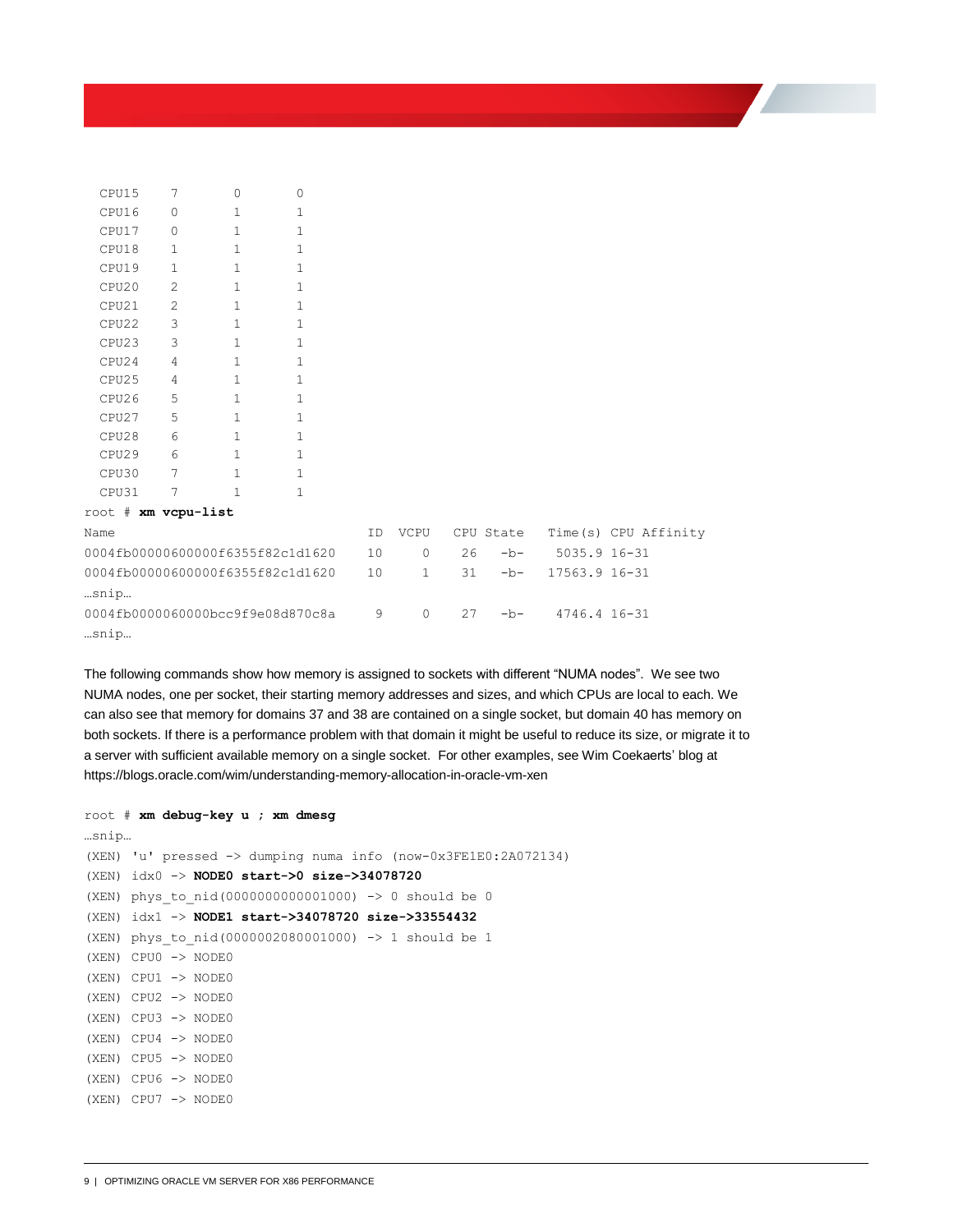```
(XEN) CPU8 -> NODE0
(XEN) CPU9 -> NODE0
(XEN) CPU10 \rightarrow NODE0
(XEN) CPU11 -> NODE0
(XEN) CPU12 -> NODE0
(XEN) CPU13 -> NODE0
(XEN) CPU14 -> NODE0
(XEN) CPU15 -> NODE0
(XEN) CPU16 -> NODE1
(XEN) CPU17 -> NODE1
(XEN) CPU18 -> NODE1
(XEN) CPU19 -> NODE1
(XEN) CPU20 -> NODE1
(XEN) CPU21 -> NODE1
(XEN) CPU22 -> NODE1
(XEN) CPU23 -> NODE1
(XEN) CPU24 -> NODE1
(XEN) CPU25 -> NODE1
(XEN) CPU26 -> NODE1
(XEN) CPU27 -> NODE1
(XEN) CPU28 -> NODE1
(XEN) CPU29 -> NODE1
(XEN) CPU30 -> NODE1
(XEN) CPU31 -> NODE1
(XEN) Memory location of each domain:
(XEN) Domain 0 (total: 1457660):
(XEN) Node 0: 694143
(XEN) Node 1: 763517
(XEN) Domain 37 (total: 2098164):
(XEN) Node 0: 2098164
(XEN) Node 1: 0
(XEN) Domain 38 (total: 2098164):
(XEN) Node 0: 2098164
(XEN) Node 1: 0
(XEN) Domain 40 (total: 7865332):
(XEN) Node 0: 3932666
(XEN) Node 1: 3932666
```
- **»** *Never give an individual virtual machine more virtual CPUs than the number of physical CPUs on the server*. Giving more CPUs than CPUs per socket may be necessary, but giving a VM more CPUs than are on the server always harms performance and can lead to errors. On the server above, no virtual machine should have more than 32 virtual CPUs, and ideally has no more than 16 so it can fit on a single socket.
- **»** *The total number of virtual CPUs over all VMs can be higher than physical CPUs*. CPU oversubscription (in terms of number of virtual CPUs rather than their utilization) is not a cause for concern. There is some overhead for running the CPU scheduler, so it's best to not allocate more CPUs than are needed, but this is a mild effect.
- **»** *Avoid excessive oversubscription of active virtual CPUs (those with high percentage of CPU load)*. It's not the number of virtual CPUs that's the problem––it's distributing a fixed resource (a server's total CPU capacity) over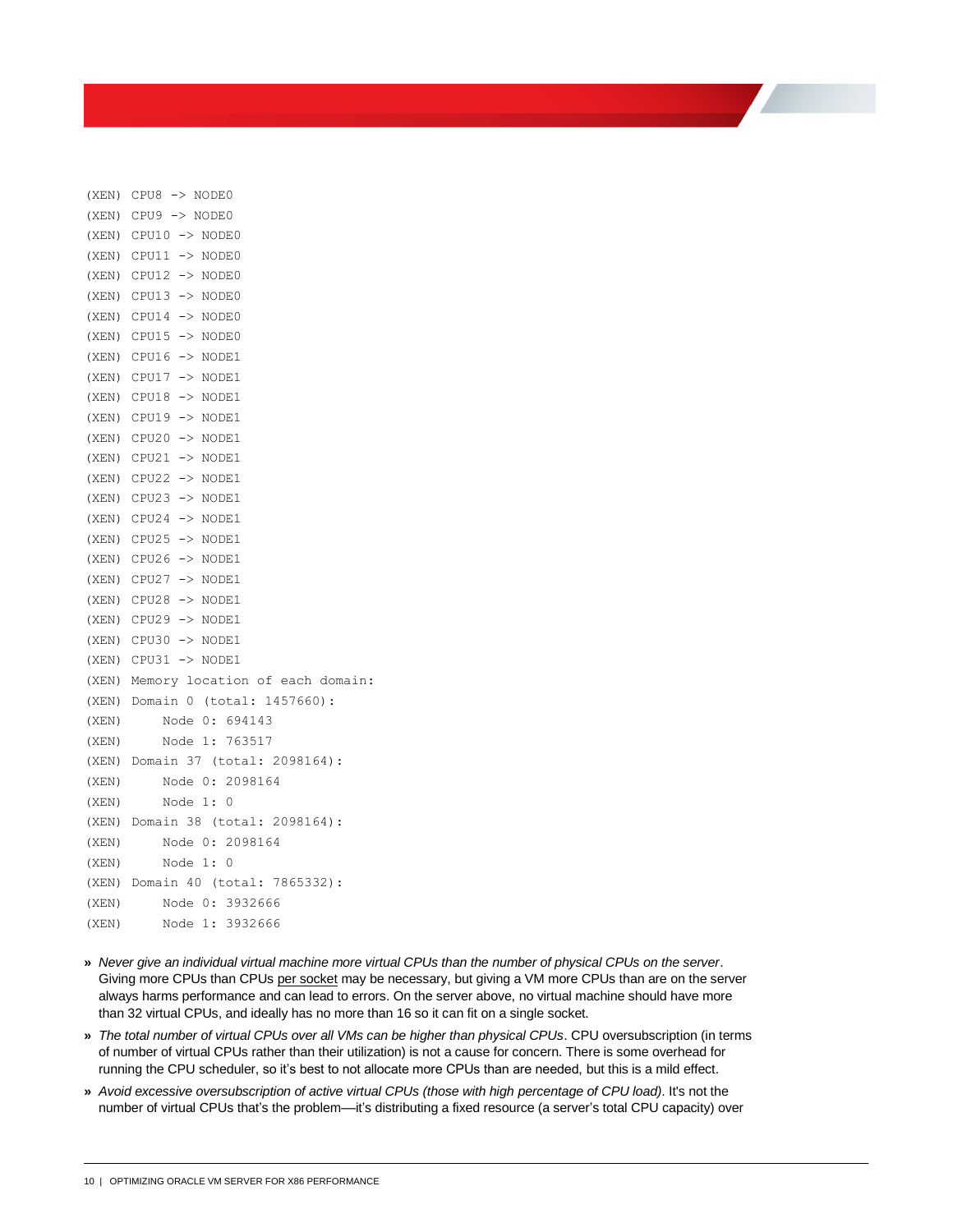more requesters that can degrade performance. Time-slicing CPU cycles for many active consumers just means that they get smaller slices. This is classic queuing theory: service times (elapsed time to get service) get longer as capacity approaches saturation.

To avoid this, monitor CPU utilization at the system level (Oracle Enterprise Manager provides observability, as does Oracle VM Manager's **Health** tab) to see if servers are approaching full utilization. Be cautious about averages: a smoothed average over time of, say, "75 percent CPU busy" may hide peak intervals that were 100 percent busy. In the guest, use vmstat and mpstat to observer CPU consumption. Guest VM CPU activity does not appear in dom0, so commands to observe CPU utilization should be run in the guest VMs. For systematic data collection, use the OSWatcher tool, which can run in dom0 and in guest VMs. For further details, see the sectio[n Diagnostic Tools for Oracle VM Server](http://docs.oracle.com/cd/E64076_01/E64083/html/vmadm-config-ovs-diagnostic.html) in th[e Oracle VM Administrator's Guide.](http://docs.oracle.com/cd/E64076_01/E64083/html/index.html)

Reaching CPU saturation is not necessarily a problem––it means you're utilizing full capacity. CPU saturation with unsatisfied resource demand, as shown by non-zero %steal values in vmstat and mpstat, may be a problem. However, even a high steal rate is not a problem for low priority "cycle soaker" VMs with compute-intensive workloads and lax service levels that can run when there are cycles not needed by other VMs.

**»** *Use the appropriate domain type* – PVHVM is recommended in most cases, as described earlier.

#### <span id="page-13-0"></span>Hyper-Threading Technology

*Intel® Hyper-Threading Technology (HTT) is available on the Intel® Core™ processor family, the Intel® Core™ M processor family, and the Intel® Xeon® processor family.* 

HTT improves performance in some cases, but degrades it in others. With HTT enabled, each CPU core has two CPU threads instead of one. A server with 8 cores would appear to have 16 CPU threads. Each thread is treated as a dispatchable CPU, time-sliced (in hardware) onto the core's resources.

If one thread is idle or stalls on a cache miss, the other thread can continue to execute. This potentially improves throughput, especially for workloads whose memory accesses have frequent cache misses that stall the instruction stream. In those cases, HTT lets the CPU continue processing by running the other thread rather than stall and do nothing productive. On the other hand, both threads compete for the core's resources, and each thread may run slower than if it owned the entire core. Not only are they competing for the core's logic resources, but each thread potentially displaces the other thread's level 1 cache (L1\$) contents, causing both threads to run slower. This is especially visible for compute intensive workloads that might normally fit in cache without HTT.

Each thread is assignable to a VM virtual CPU by the hypervisor, and is dispatched as a CPU. The performance effect is workload dependent, so it must be tested on different workload types.

- **»** Linux and other guest operating systems try to spread work over cores, but guests don't know if virtual CPUs are on the same core or socket. Real topology data isn't available, so the guest dispatcher may make poor scheduling choices that increase overhead.
- **»** HTT can help scalable applications when the number of vCPUs is greater than the number of cores per socket but less than the number of threads per socket. This can keep CPU allocation on the same socket.
- **»** HTT can keep a core busy when a CPU thread stalls on a cache miss, which can increase overall throughput. In general, HTT is best for multithreaded applications that can drive multiple vCPUs, but it can reduce per-vCPU performance and affect single-thread-dominated applications. It needs to be evaluated in the context of the application.

To determine if HTT is available, log into dom0 on Oracle VM Server and issue the commands shown below: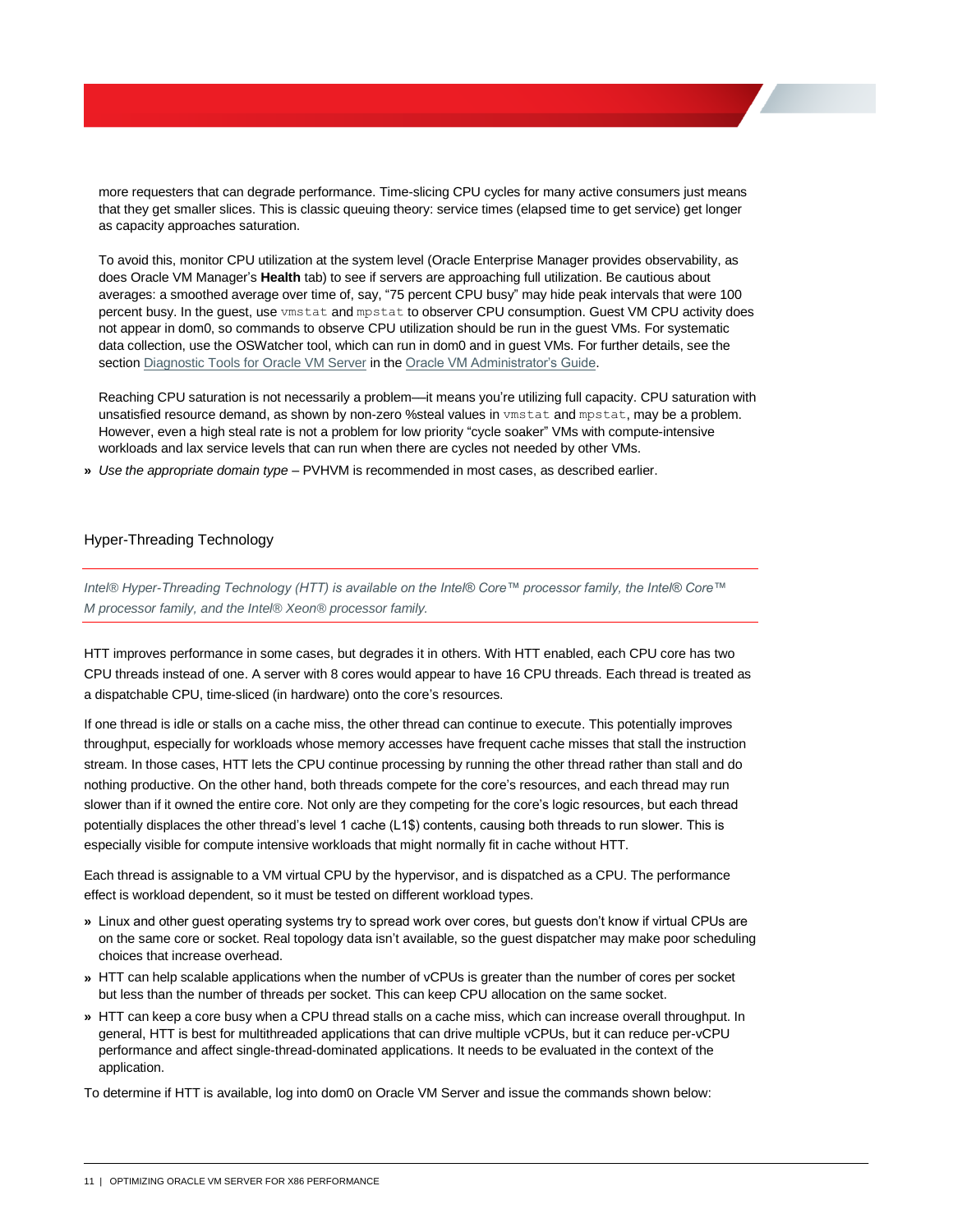```
root# dmidecode|grep HTT
                 HTT (Hyper-Threading Technology)
                HTT (Hyper-Threading Technology) 
root# egrep 'siblings|cpu cores' /proc/cpuinfo | head -2
siblings : 2
cpu cores : 1 
root# grep '^flags\b' /proc/cpuinfo | tail -1
flags : fpu de tsc msr pae mce cx8 apic sep mca cmov pat clflush acpi mmx 
fxsr sse sse2 ss ht syscall nx lm constant_tsc rep_good nopl nonstop_tsc pni 
pclmulqdq est ssse3 cx16 sse4_1 sse4_2 popcnt aes f16c rdrand hypervisor lahf_lm ida 
arat epb pln pts dts fsgsbase erms
root# dmidecode |grep Count # tests that HTT is available *and* enabled
    Core Count: 1
    Thread Count: 2
    Core Count: 1
     Thread Count: 2
```
# <span id="page-14-0"></span>Page Size and CPU Scheduling

Virtual memory page size and CPU scheduling policies can also be tuned for better performance.

#### <span id="page-14-1"></span>Huge Pages

All modern CPUs divide real and virtual memory into uniformly sized "pages" of memory. Each virtual memory page is individually mapped to a real memory page, requiring its own page table entry (PTE) in a page translation table.

Intel (and compatible) servers have a page directory and a page table, such that each entry in the page directory points to a different page table of 1,024 PTEs, with each PTE mapping one page and occupying 4 bytes. With the default page size of 4 KB, a process with an address space of 1 GB requires 262,144 four-byte entries––a megabyte of memory for each gigabyte of address space. This becomes very expensive in terms of memory footprint and CPU time to search and update the tables. The overhead can be reduced by enabling "huge pages" supporting a 2 MB page size, yielding a 512:1 reduction in page table size and CPU overhead. This makes a big difference for large memory applications, such as Oracle Database with a large system global area (SGA).

Huge pages are recommended for PVHVM and HVM guests, especially for large-memory 64-bit virtual machines that benefit from page table size reduction and work best in those domain modes. No Oracle VM administrative effort is needed to enable huge pages for HVM and PVHVM guests. Instead, this is configured within the guest operating system. Oracle Linux administrators enable the "HugePages" feature as decribed in th[e Oracle Linux](https://docs.oracle.com/cd/E37670_01/E37355/html/ol_hugepages.html)  [Administrator's Guide.](https://docs.oracle.com/cd/E37670_01/E37355/html/ol_hugepages.html) Also see MOS notes "HugePages on Linux: What It Is... and What It Is Not... (Doc ID 361323.1)" and "HugePages on Oracle Linux 64-bit (Doc ID 361468.1)". For Oracle Solaris guests, the available page sizes are displayed with the command pagesize –a.

Huge pages are deprecated for PVM virtual machines. Huge page and default page size VMs should not be mixed on the same server, because allocation for small page guests can cause memory fragmentation that could prevent a huge page guest from starting.

*For more details, see the discussion of huge pages in the [Oracle VM Concepts Guide for Release 3.4.](http://docs.oracle.com/cd/E64076_01/E64081/html/vmcon-vm-hugepages.html)*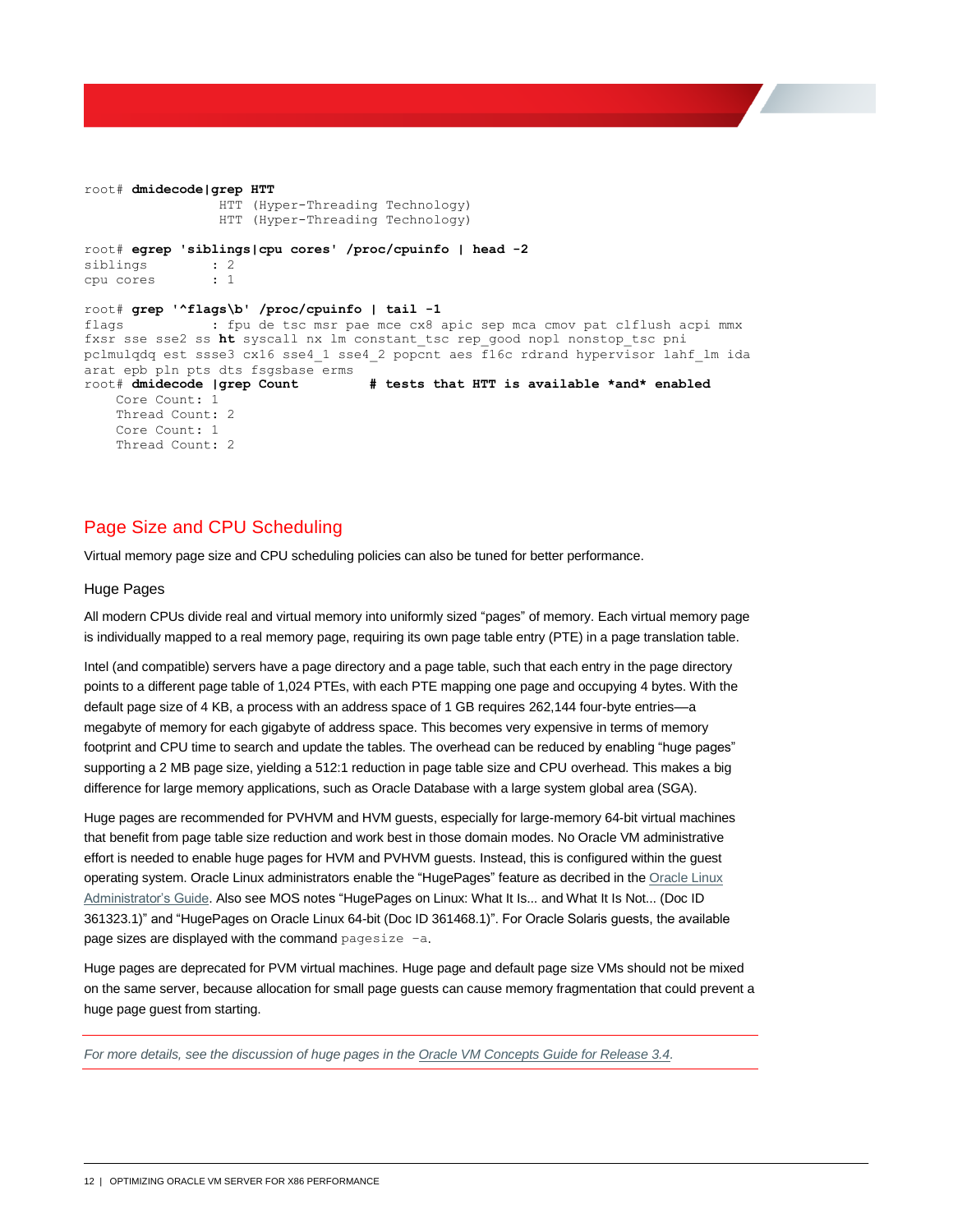# <span id="page-15-0"></span>CPU Scheduler Control

Oracle VM Manager provides settings you can use to manage the CPU resources a VM can consume. These settings can be made when a VM is created or by editing an existing VM.

**» Maximum Processors / Processors**: Sets the number of CPU processors, up to 128, that can be allocated to the VM. The **Maximum Processors** value can be changed only when the VM is not running. The **Processors** value can be changed while the VM is running, up to the **Maximum Processors** value.

If HTT is enabled, "processor" is a CPU thread; otherwise, it's an entire core. Regardless of priority or cap values, a VM can consume no more CPU resources than the number of virtual CPUs it has. VMs running single-threaded non-scalable applications will not benefit from adding more virtual CPUs. Even reasonably scalable applications may demonstrate diminishing returns from additional CPUs.

- **» Priority**: Represents a share or weight setting that expresses the VM's relative importance for CPU access compared to other VMs. The higher the priority, the more CPU cycles it will obtain relative to other VMs when there is contention for CPU cycles. The default value is 50; higher or lower priorities assign relative importance. When there is excess CPU capacity, this value has no effect.
- **» Processor Cap %**: Sets the maximum CPU consumption a virtual CPU can have. The default is 100 percent, indicating that the VM's virtual CPUs can be given all the CPU capacity they can consume, subject to availability and their priority. Set this to a lower number if you want to throttle the VM's CPU consumption. If you want the VM to consume as many cycles as it needs when no other VM needs CPU cycles, leave the default Cap value but set a low priority.

As mentioned earlier, run monitoring tools such as vmstat, mpstat, and iostat on the VM to get the best indication of CPU resource needs. Those tools report "steal" time when the VM wanted to run but was prevented because CPU cycles weren't available. Nonzero steal values indicate that a VM could benefit from higher priority. Use mpstat to see if more CPUs would help performance (mpstat would show most CPUs busy––if mpstat shows idle virtual CPUs, there could be no benefit to adding CPUs). A very helpful tool is OSwatcher, which can be used to systematically collect performance data (see MOS note OSWatcher Analyzer User Guide (Doc ID 461053.1)

*For more details, see the [Oracle VM Manager User's Guide for Release 3.4.](http://docs.oracle.com/cd/E64076_01/E64082/html/vmusg-svrpools-vm-create.html)*

# <span id="page-15-1"></span>Optimizing Network and Disk I/O Performance

#### <span id="page-15-2"></span>Network I/O

Network performance is an essential component of overall system performance, especially in a virtual machine environment. Networks are used in separate roles: for live migration, for cluster heartbeats, for access to virtual disks on NFS or iSCSI devices, for system management, and for the guest virtual machines that own network traffic.

These roles, and other aspects of Oracle VM networking, are explained in the article Looking "Under the Hood" at [Networking in Oracle VM Server for x86](http://www.oracle.com/technetwork/articles/servers-storage-admin/networking-ovm-x86-1873548.html) by Greg King and Suzanne Zorn. Similar helpful Oracle VM white papers can be found at the end of this article.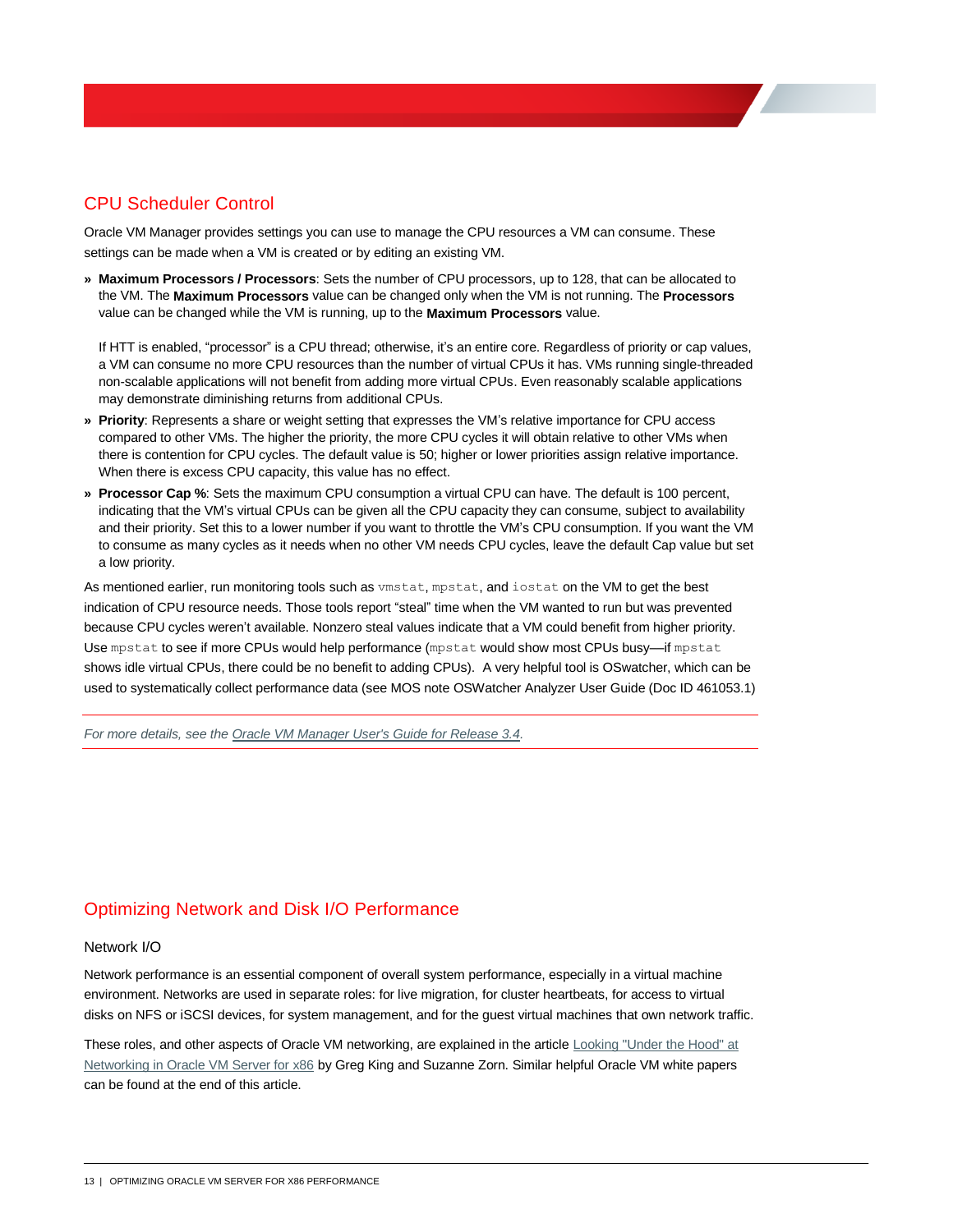dom0 has physical access to the network adapter cards, so it has native I/O performance. The tips to use at the hypervisor level are the same as in a physical network environment, such as using bonding for resiliency and isolation, using large MTU sizes (as long as all network devices in the transmission path are enabled for large MTU sizes), and using separate networks for latency and isolation. In particular, protect the Oracle VM cluster heartbeat from being delayed by heavy network I/O for storage or VM access. The same applies to heartbeats for guests using Oracle Real Application Clusters (Oracle RAC) and other cluster technologies that are sensitive to packet delay.

Guest VM network traffic rides on virtual networks with the "VM" channel defined. Many of the same rules apply here as with physical networks, especially the rule for using separate networks for different types of traffic.

For more network tuning advice, see the white paper [Oracle VM 3: 10GbE Network Performance Tuning.](http://www.oracle.com/technetwork/server-storage/vm/ovm3-10gbe-perf-1900032.pdf) Driving a 1 GbE network at line speed is no challenge for today's servers, but can be more difficult with 10 GbE and higher network speeds. Surprisingly, the most important tuning actions on large servers relate to controlling NUMA latency. Many of the outlined tuning steps are now Oracle VM defaults, reducing the amount of tuning required.

#### <span id="page-16-0"></span>**Latest Enhancements**

Oracle VM Release 3.4 added network performance improvements:

- **»** Network performance shows double-digit improvement for both PVM and PVHVM guests, with the larger increases for PVM guests.
- **»** Xen hypervisor *netback*/*netfront multi-queue* further improves network performance 80 percent and better than physical line speed on 20 Gb/sec bonds.
- **»** PVM guests outperform PVHVM in some cases, so PVM should be considered when maximal network performance is a top priority. PVHVM mode still remains the general recommendation for 64-bit guests, and it generally outperforms PVM mode. PVM mode is available only for Oracle Linux 6 and earlier.

#### <span id="page-16-1"></span>Disk I/O

Disk I/O performance is critical for most applications, especially commercial workloads that are typically database- or file-intensive. Providing good disk I/O performance is the most important performance need for many workloads.

*A good resource on disk I/O performance is Brendan Gregg's boo[k Systems Performance: Enterprise and the](http://www.brendangregg.com/sysperfbook.html)  [Cloud.](http://www.brendangregg.com/sysperfbook.html) Oracle VM's use of storage is described in the [Oracle VM Concepts Guide for Release 3.4.](http://docs.oracle.com/cd/E64076_01/E64081/html/vmcon-storage.html)* 

There are disk I/O requirements for Oracle VM Manager and for the Oracle VM Server on each host, but those are lightweight in nature and not in the direct I/O path for workloads. Requirements are illustrated in the *[Oracle VM](http://docs.oracle.com/cd/E64076_01/E64078/html/index.html)  [Installation and Upgrade Guide for Release 3.4](http://docs.oracle.com/cd/E64076_01/E64078/html/index.html)*. Most attention should be on virtual machine disk performance.

Virtual machine disk images typically reside on shared storage, as described in the white paper [Oracle VM 3:](http://www.oracle.com/us/technologies/virtualization/ovm3-arch-tech-overview-459307.pdf)  [Architecture and Technical Overview.](http://www.oracle.com/us/technologies/virtualization/ovm3-arch-tech-overview-459307.pdf) Oracle VM Servers are grouped into server pools where every server has access to shared storage, which can be NFS, Fibre Channel, or iSCSI. This allows VMs in the pool to run on any physical server in the pool.

Local storage (a server's builtin disks) can also be configured, but is often not appropriate for production, because it can be a single point of failure. However, Solid State Drives (SSD) and Non-volatile Memory Express (NVMe) devices have high performance and make local server storage more attractive.

<span id="page-16-2"></span>**Virtual or Physical Disks**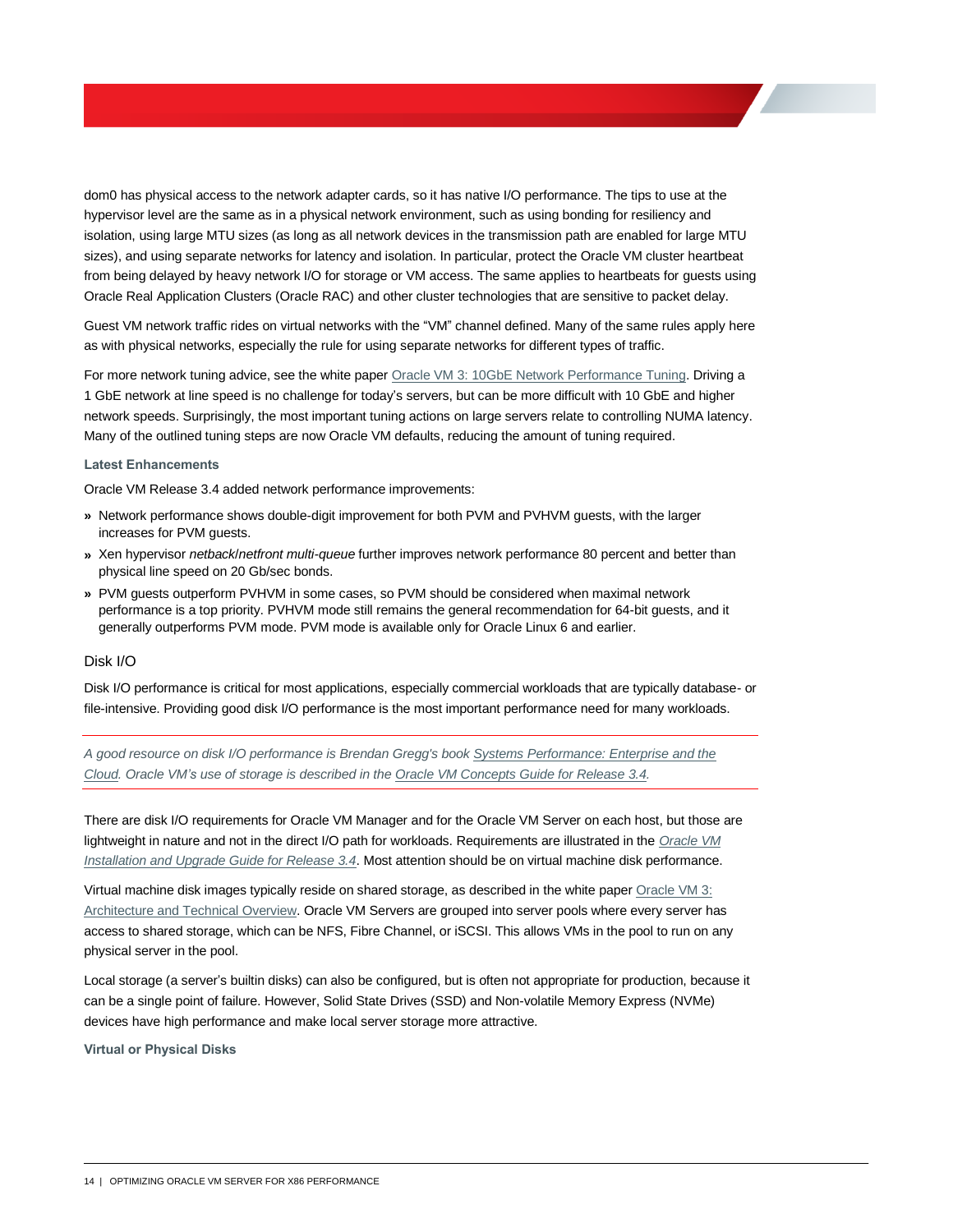The first important deployment choice when configuring a virtual machine is whether to use virtual disks in a repository or physical disks, as described in [Understanding Repositories](http://docs.oracle.com/cd/E64076_01/E64081/html/vmcon-repositories.html) an[d How are Virtual Disks Managed?](http://docs.oracle.com/cd/E64076_01/E64081/html/vmcon-repositories-vdisks.html) in the *Oracle VM Concepts Guide for Release 3.4*. The main considerations are:

- **» Virtual disks** are disk image files in a repository. Virtual disks provide good performance, permit scalability, and help resource sharing: a single LUN or NFS share can host hundreds of virtual disks. They are easy to administer, and simplify cloning VMs and using templates. Repositories are always used for metadata about each VM, and optionally may contain virtual disk images, ISO images, assemblies, and templates. Keep in mind that storage bandwidth and IOPS are shared by all the VMs in a repository, so it is important to not excessively load too many active virtual disks in the same repository. Use iostat and nfsiostat (if NFS is used) in dom0 to see if the disk resource for a repository is busy and experiencing higher service times, and spread work over multiple repositories for higher performance and to isolate VMs from one another.
- **» Physical disks** are LUNs accessed directly by virtual machines: each LUN becomes a disk visible to the VM. LUNs are presented to the Oracle VM server, which makes them available to its VMs. Physical disks generally provide much better performance than virtual disks but require additional administrative effort to create LUNs and present them to each physical server in a server pool. Use them when performance is important. They are strongly recommended for Oracle RAC.

In practice, most VM disk images are virtual disks in repositories. Use physical disks when needed for higher performance. Bear in mind that there are limits on the number of physical disks and paths that can be presented to a server, as described in th[e Oracle VM Release Notes,](http://docs.oracle.com/cd/E64076_01/E76173/html/vmrns-limits.html) so they should be used selectively for performance..

#### <span id="page-17-0"></span>**Repositories on NFS or Block Storage**

Repositories are always needed, whether or not they are used for virtual disks. Repositories should be hosted on a storage back end that provides sufficient performance and capacity, or they will be a bottleneck for the entire environment.

The primary decision is whether to base repositories on a LUN block device or on an NFS share:

- **» A LUN block device** is LUNs from a storage array, presented to each server in the pool that will use the repository, and formatted with the OCFS2 file system (Oracle Cluster File System).
- **» An NFS share** is from a file system exported to servers in the pool.

There may be no clear-cut advantage of one over the other. Performance seems to be equivalent except for cloning (explained below). Some performance reports have shown a few percentage points for one over the other. There are high-speed transports (Fibre Channel LUNs, 10 GbE for iSCSI LUNs or NFS) in all cases, and the limiting constraint may well be the robustness of the storage underlying any of them rather than the protocol.

The main advantage of LUN block-device repositories is that they permit *thin cloning*, where clones are created using reference links to common blocks. Cloning a VM or template is almost instantaneous and consumes only as much disk space as the differences between the cloned images and their source. The disadvantage is administration: it's harder to grow a LUN and its OCSF2 file system, for example. An OCFS2 file system on a single LUN potentially represents a single point of failure if the file system is corrupted.

The main advantage of an NFS-based repository is that it is easier to set up and administer. Backing it up is easy, increasing its size is easy, too, by just increasing the quota on the file system it resides on. Performance over 10 GbE networks with a large MTU size gives good results. However, cloning a template or VM requires copying complete disk images rather than aliasing them, and consumes both space and time.

Also, NFS permits per-virtual disk analytics on the storage subsystem. With block-storage repositories, all of the virtual disks in a repository are on a single LUN and the storage server can't distinguish one from the other. With NFS-based storage, each virtual disk is a different file, and file servers such as Oracle ZFS Storage Appliance can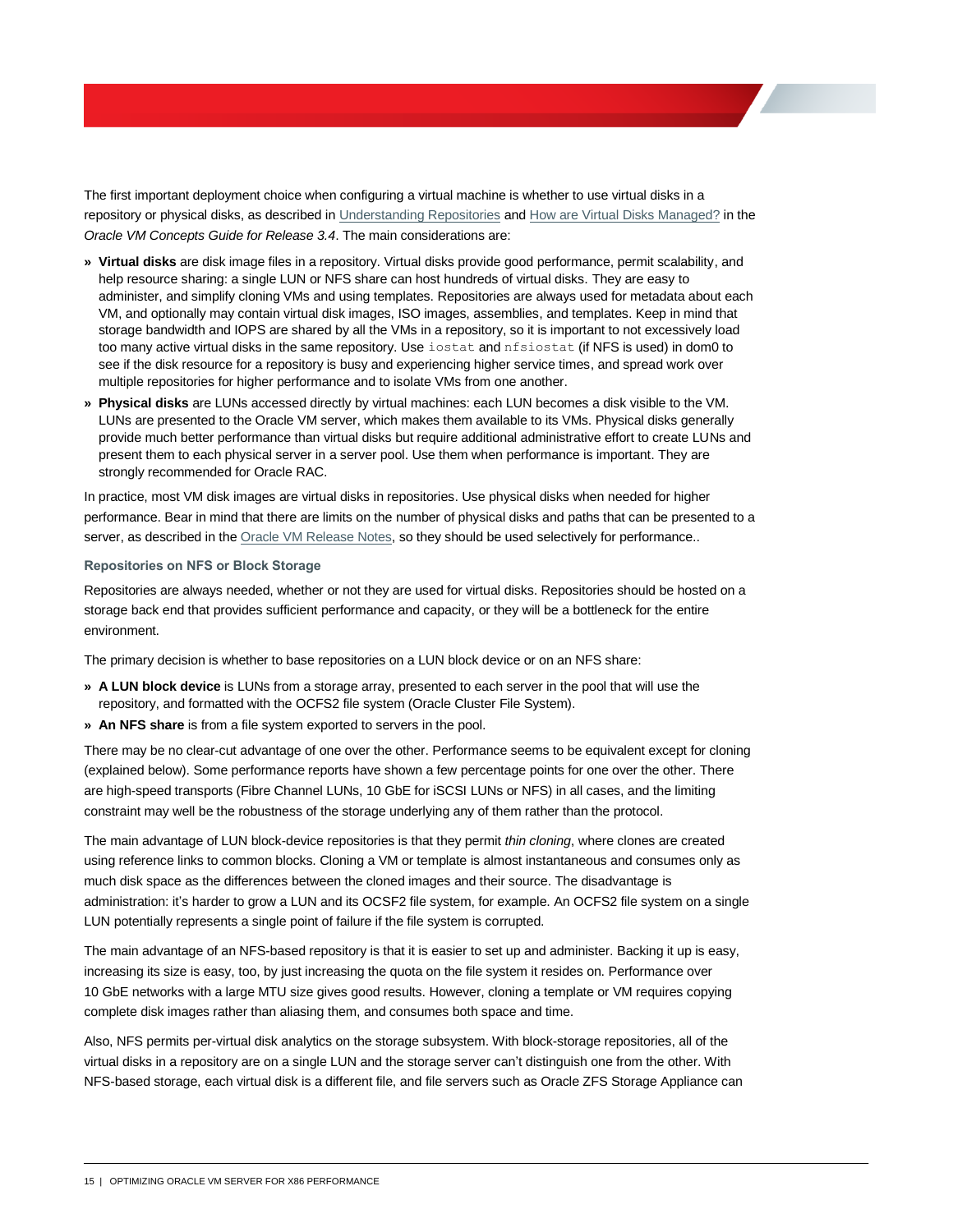show individual per-vdisk I/O statistics. That can be incredibly valuable for answering questions such as "which VM is hammering storage?" This can and should be done with individual physical disks too, as mentioned earlier.

#### <span id="page-18-0"></span>**Sparse or Non-sparse allocation**

When a virtual disk is created for a VM, the administrator chooses between sparse and non-sparse allocation. With sparse allocation, the space consumed by the disk is initially small, and grows as new blocks on the disk are written. With non-sparse disks, the entire disk blocks are allocated when the disk is created. Creating a sparse allocation disk is faster than non-sparse, but there can be a performance penalty when the guest VM writes to previously unused blocks, causing the virtual disk to grow. Eventually, if the disk is populated with data, most blocks will have been used at some point so all the underlying storage will have been allocated, and there will be no further performance impact.

Note: sparse allocation is useful for over-subscribing underlying storage, as you can allocate more apparent disk space than exists if the space is not expected to be used. If this is done, the administrator should monitor disk space consumption in the repository and storage array to make sure that physical space isn't exhausted.

#### <span id="page-18-1"></span>Provide a Robust Storage Back End

Regardless of protocol or interconnect, virtual machine disk performance is determined by the underlying physical storage performance, just as with non-virtualized environments. A slow storage back end or a low-speed storage network will result in bad performance regardless of other decisions. There must be enough disk drives (if rotating media is being used), RAM, cache, and solid-state disk (SSD) and a fast enough interconnect to meet application requirements.

Many storage arrays provide cache and SSD, which improves performance by eliminating rotational and seek latency. This can increase performance until cache or SSD becomes full, so these resources should be sized and monitored to ensure they are adequate for the workload.

Write-optimized SSD and non-volatile disk cache are valuable for write-intensive workloads, just as in non-virtual machine contexts. In ZFS terms, that means "logzilla" SSDs for the ZFS Intent Log (ZIL) to quickly store to SSD blocks that will later be written to the regular part of the ZFS pool. Read-intensive workloads on ZFS benefit from memory used as a large Adaptive Replacement Cache (ARC) and read-optimized SSDs as an extension of memory cache (L2ARC). The better the hit ratio from memory or SSD, the fewer I/O operations need to be satisfied from slower rotating media. Some storage arrays are SSD-only, and have no issue overflowing from SSD to rotating disk.

Otherwise, I/O is limited to the 150 to 300 IOPS that a rotating media device can deliver, multiplied by the number of disks and amount of parallelism that can be achieved. When rotating media is used, spread the workload over sufficient spindles to avoid excessive device utilization. Disks with high utilization deliver high service times. As with non-virtualized environments, use tools like iostat to watch for high device %busy and high service times.

When ZFS is used for the storage backend, a ZFS mirror is preferred over RAIDZ1 or RAIDZ2 because it permits higher IOPS while retaining redundancy to protect against media errors.

#### <span id="page-18-2"></span>Optimizations Within the Guest VM

Within the guest VM, the main tuning action is to make sure hardware virtualized guests use the paravirtualized device drivers. This will outperform native device drivers by a large margin. Guests configured as PVM or HVM with PV drivers behave the same in this regard.

Applications that try to do seek optimization will see little or no benefit to guest VMs: what guests see as contiguous disk blocks may be scattered over multiple physical disks. Trying to schedule seeks will only add unnecessary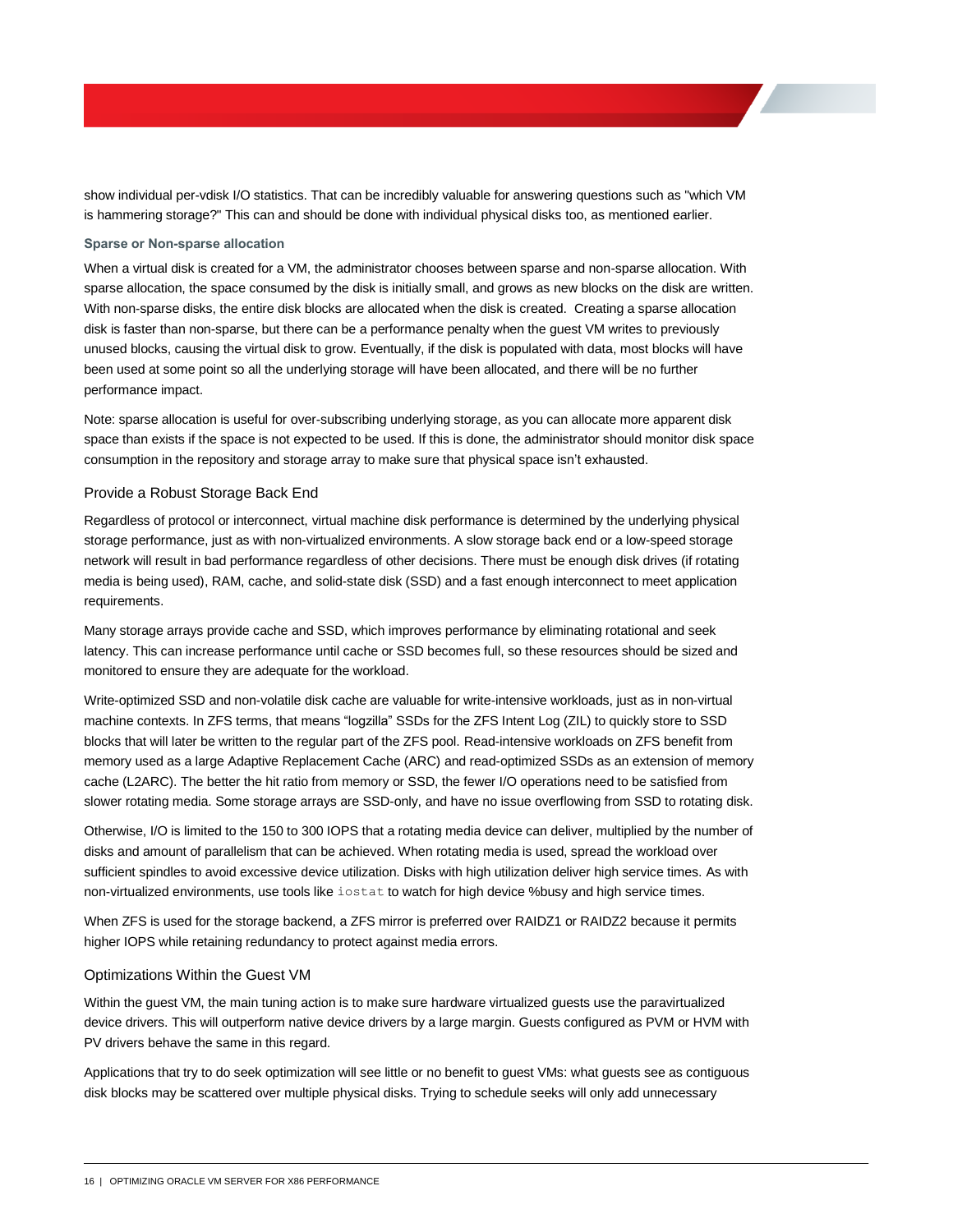overhead. If the guest OS provides control over seek optimization, it might be worth disabling it, as discussed in My Oracle Support Note "I/O Scheduler Selection to Optimize Oracle VM Performance" (Doc ID 2069125.1)*.*

Another consideration is how virtual disks are partitioned. Oracle VM repositories use an underlying block size of 4096 bytes, and a virtual disk partition that is not aligned on a 4K boundary may have suboptimal performance because VM writes and reads will have to be split over multiple repository blocks. Partitions should be allocated on a 4K boundary or larger, meaning that starting sector numbers should be divisible by 8 (512 byte sectors times 8).

For further details, see in My Oracle Support Note "Optimise Oracle VM 3.x Oracle Linux guest write I/O performance through guest/host partition boundary alignment" (Doc ID 1632576.1), and the white paper [Aligning](http://www.oracle.com/technetwork/server-storage/sun-unified-storage/documentation/partitionalign-111512-1875560.pdf)  [Partitions to Maximize Storage Performance.](http://www.oracle.com/technetwork/server-storage/sun-unified-storage/documentation/partitionalign-111512-1875560.pdf)

#### <span id="page-19-0"></span>Don't Ignore Boot Disks

Besides application I/O, there's I/O for the guest operating systems. You can get "boot storms" when many systems are restarted after an outage. Every VM starting up has to load its OS images and fire up processes from its boot drives. This sometimes catches people by surprise; they think they can avoid planning for OS and boot disk performance because "those have only light I/O load"—but that's not always true. Treat boot disks like other disks to avoid unpleasant surprises.

One performance benefit is available automatically when you use thin-cloned VMs on OCFS2-based LUN repositories. VM boot disks cloned from the same template or VM source have many disk blocks in common, at least until the guest operating systems are individually upgraded. The first OS to read a disk block warms the disk read cache (if there is one) and other guests reading the same block get quick access directly from the cache.

### <span id="page-19-1"></span>Performance Features in Oracle VM Release 3.4

Oracle VM Release 3.4 incorporates many new features that substantially improve VM performance without additional administrative overhead. This release also delivers better response times in the Oracle VM Manager user interface and increases the limits on the number of VMs and servers allowed and the resources they use. Additionally, Oracle Linux customers can tune I/O performance by changing certain default settings.

Actual results will depend on the infrastructure and workload. A storage environment that is already fully saturated won't see much improvement just by tuning these parameters. However, these changes will help Oracle VM environments fully exploit the capabilities of the underlying hardware and approach bare-metal performance:

- **»** Increased Scale: Three times as many VMs per host allowed; vCPUs per host raised from 900 to 4096; maximum vdisk size on NFS raised from 2 TB to 10 TB and on OCFS2 from 10 TB to 64 TB.
- **»** Support for Fibre Channel over Ethernet (FCoE) and Unified Extensible Firmware Interface (UEFI).
- **»** Disk I/O improvements mentioned below.
- **»** Network performance improvements for paravirtualization and netfront/netback multi-queue drivers, mentioned in the sectio[n Latest Enhancements](#page-16-0) a*bove.*

#### <span id="page-19-2"></span>Buffers, multi-queue and I/O Request Sizes on recent kernels

Features introduced with Oracle VM Release 3.4 can improve guest disk I/O performance for Oracle Linux guests by increasing the number of in-flight I/O requests, the amount of data transferred in each request, and the number of hardware queues to drive simultaneously. These enhancements apply to Oracle Linux guests, and require administrative steps in the guest domains' boot parameters. Since these changes require efforts in each guest, they should be considered if general performance measures, such as using physical disk have been performed and there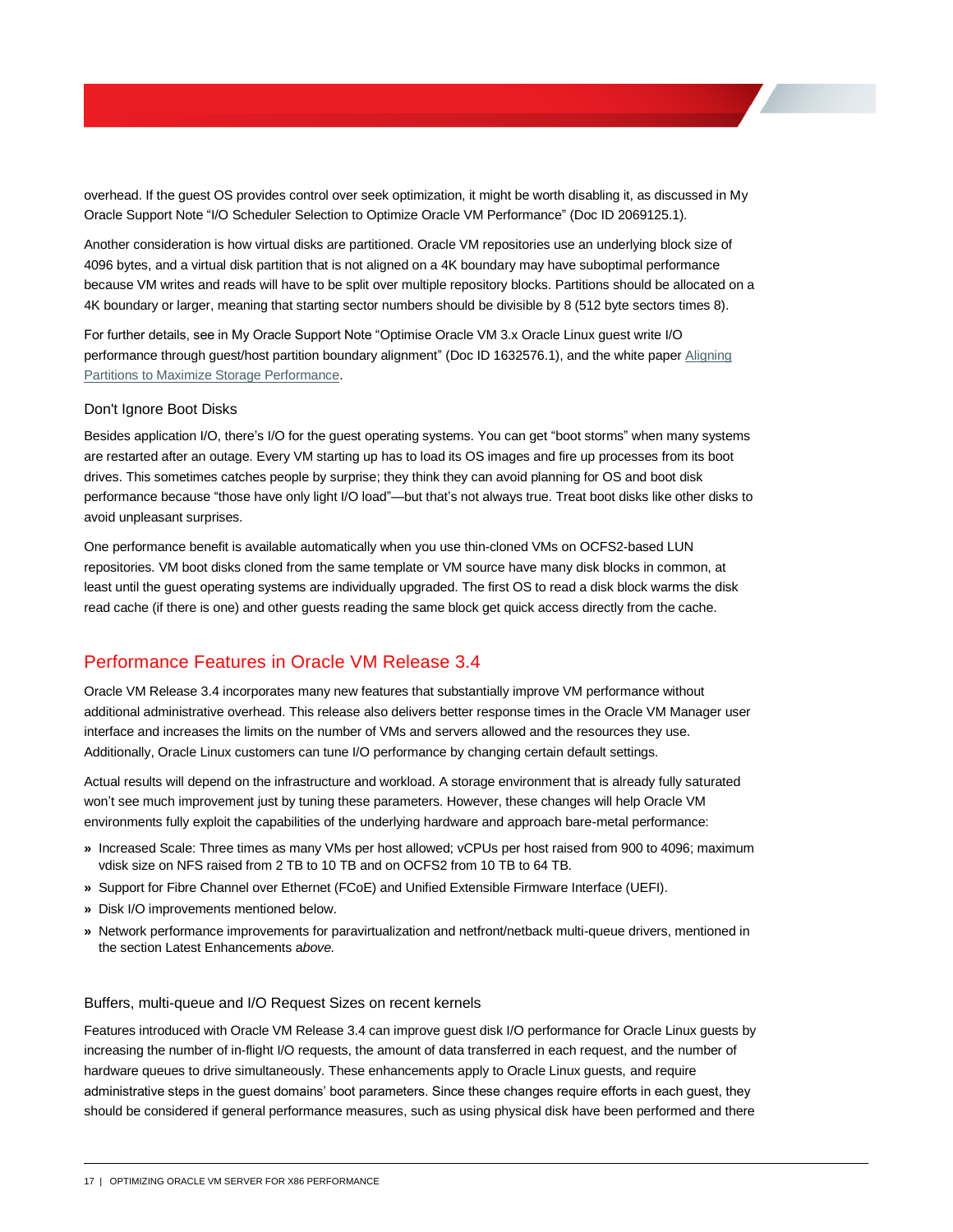is still a performance shortfall. They are not a substitute for providing adequate physical resources and proper domain configuration, but can drive well configured systems to higher I/O rates. There is no "best number" – tuning these settings requires testing different values under load.

Guests with paravirtualized drivers (PVM or PVHVM) process disk I/O through a ring buffer shared between domU (guest VMs) and dom0. By default, the ring buffer has 32 entries of 128 KB bytes, each representing an in-flight I/O request. I/O requests larger than the buffer size are split into multiple requests, which can decrease performance.

With recent Oracle Linux kernels, the maximum size of an I/O request can be controlled by a GRUB kernel parameter, xen-blkfront.max\_indirect\_segments, measured in 4 KB units. The maximum value for this setting is 256 (xen-blkfront.max\_indirect\_segments=256), which enables I/O requests up to one 1 MB (1024 KB) without breaking them into multiple requests. Higher values can improve streaming sequential I/O. This parameter can be set on Oracle Linux 6 and Oracle Linux 7 when running the Unbreakable Enterprise Kernel (UEK). Some older UEK kernels use the variable name blkfront.max. You can determine which name to use, or whether the capability is available at all, by logging into the VM and issuing the command modinfo xen-blkfront to display the available parameters.

If you know that the application block size is bigger than the default (iostat in the guest VM could tell, as would knowledge of the application), increasing the buffer size could improve performance.

If the storage devices aren't saturated and you suspect the system can handle more concurrent I/O (especially for physical disk rather than vdisk from a repository), there could also be a benefit to increasing the number of concurrent I/O operations (buffer pages).Another setting, xen-blkfront.max\_ring\_page\_order, controls the number of pages used for the buffers. Increasing the number of pages permits more concurrent in-flight disk I/O operations. Pages for shared ring buffers must be allocated in units of powers of two, and can be adjusted by setting the exponent in 2^N. xen-blkfront.max\_ring\_page\_order=4 would permit 2^4 = 16 ring buffers pages, and would support as many in-flight operations as fit in that number of pages based on the buffer size. This feature is available in Oracle Linux 7.2 and later, and requires Unbreakable Enterprise Kernel 3.8.13-90 or later.

A further setting, xen-blkfront.max queues, controls the number of hardware queues/rings used per virtual disk. This applies to devices that support multiple I/O queues, which currently is exclusive to NVMe devices. The number of queues is the larger of the number of CPUs in dom0 and in the guest: if dom0 has 20 vCPUs and the guest has 4 CPUs, then it can meaningfully be set to 4; if the guest has 32 vCPUs it can go up to 20. A tuned guest with a recent Oracle Linux kernel and NVMe disk can achieve I/O rates close to the NVMe rated speed.

The variables can be set in the /etc/modprobe.conf domU configuration file, for example

 options xen-blkfront.max**\_indirect\_segments** =256 options xen-blkfront.max\_ring\_page\_order=4

Or they can be set on the guest kernel line in GRUB kernel line like this (split over multiple lines for illustration):

```
kernel /vmlinuz-3.8.13-90.1.4.el6uek.x86 64 ro root=LABEL=/ \
           SYSFONT=latarcyrheb-sun16 \
           LANG=en_US.UTF-8 KEYTABLE=us \
           xen-blkfront.max_indirect_segments=64 xen-blkfront.max_ring_page_order=4
```
*See th[e Oracle VM Release Notes for 3.4.2](http://docs.oracle.com/cd/E64076_01/E76173/html/index.html) for details.*

### <span id="page-20-0"></span>Conclusions and Recommendations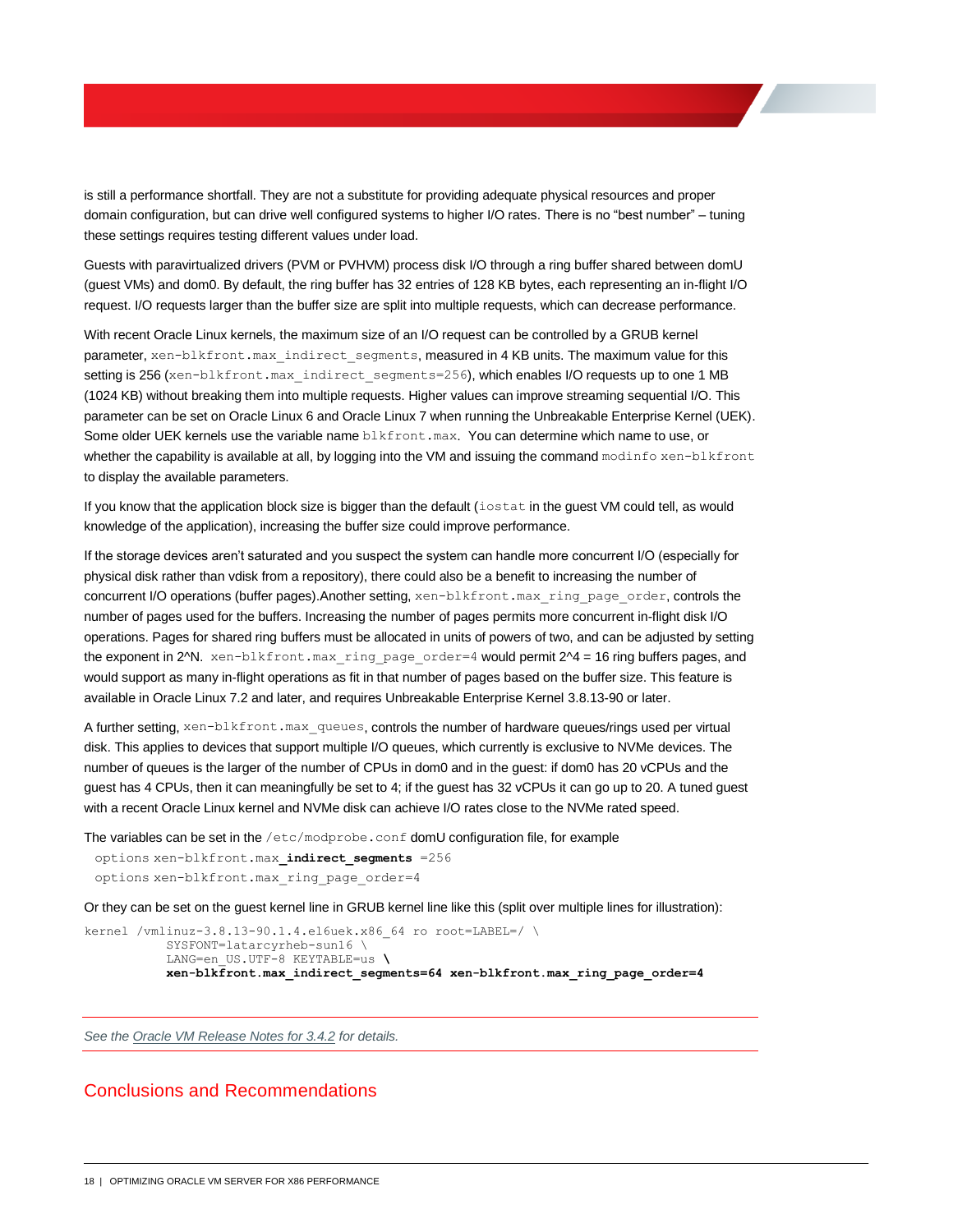Oracle VM products are designed for out-of-the-box performance whenever possible. However, optimization tuning may still be needed to achieve service level requirements. Here are some golden rules discussed in this paper for meeting performance goals in VM and cloud environments:

- **»** Apply best practices (which are often the defaults).
- **»** Keep current with Oracle VM releases to reap the benefits from the latest enhancements. Release 3.4. in particular added a number of significant performance improvements.
- **»** Measure and tune to target workloads, not to abstract average or benchmark statistics.
	- **»** Use the appropriate tools to measure and monitor baseline performance before performance problems appear.
	- **»** Use baseline figures so you can discover trends that might lead to a performance problem.
	- **»** Use metrics and tests that are meaningful to application workloads and service level requirements, such as throughput and response times.
- **»** Avoid excessive oversubscription of active virtual CPUs.
- **»** Provide a robust infrastructure from the start, including a network and back-end storage capacity sufficient to handle expected workloads, that can scale effectively.

### <span id="page-21-0"></span>Learn More

For more information about Oracle virtualization products, visit [http://www.oracle.com/us/technologies/virtualization,](http://www.oracle.com/us/technologies/virtualization) call +1.800.ORACLE1 to speak to an Oracle representative, or visit the web resources below.

#### **TABLE 3. RESOURCES**

| Oracle virtualization overview                                    | http://www.oracle.com/us/technologies/virtualization/overview/index.html                    |
|-------------------------------------------------------------------|---------------------------------------------------------------------------------------------|
| "Oracle VM 3: Architecture and Technical<br>Overview" white paper | http://www.oracle.com/us/technologies/virtualization/ovm3-arch-tech-<br>overview-459307.pdf |
| Oracle virtualization documentation                               | http://docs.oracle.com/en/virtualization                                                    |
| Oracle VM Release 3.4 documentation                               | http://docs.oracle.com/cd/E64076_01/index.html                                              |
| Additional Oracle VM white papers                                 | http://www.oracle.com/technetwork/server-<br>storage/vm/overview/index.html                 |
| Xen hypervisor project                                            | http://www.xenproject.org/users/virtualization.html                                         |
| "Oracle Server for SPARC Best Practices"<br>white paper           | http://www.oracle.com/technetwork/server-storage/vm/ovmsparc-best-<br>practices-2334546.pdf |
| "Oracle VM 3: 10GbE Network<br>Performance Tuning" white paper    | http://www.oracle.com/technetwork/server-storage/vm/ovm3-10gbe-<br>perf-1900032.pdf         |